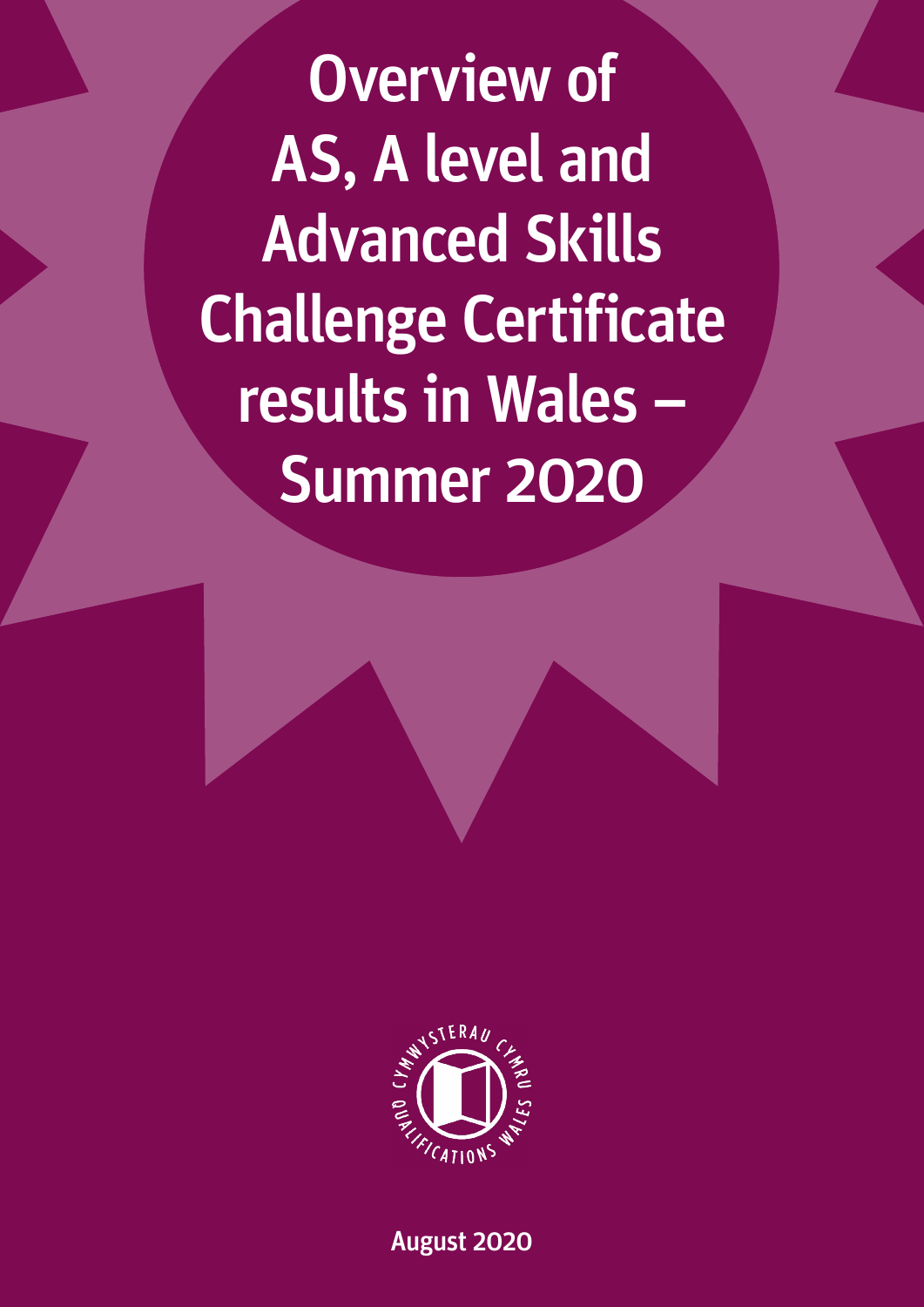# **Contents**

| AS and A level 2015-2019: Number of qualifications taken in Wales 7               |  |
|-----------------------------------------------------------------------------------|--|
|                                                                                   |  |
|                                                                                   |  |
|                                                                                   |  |
|                                                                                   |  |
|                                                                                   |  |
|                                                                                   |  |
|                                                                                   |  |
|                                                                                   |  |
|                                                                                   |  |
|                                                                                   |  |
|                                                                                   |  |
|                                                                                   |  |
|                                                                                   |  |
|                                                                                   |  |
|                                                                                   |  |
| Advanced Skills Challenge Certificate Results 2020 (cumulative percentage) 16     |  |
| Advanced Skills Challenge Certificate Results 2017 - 2019 (cumulative percentage) |  |
|                                                                                   |  |
|                                                                                   |  |
|                                                                                   |  |
|                                                                                   |  |
|                                                                                   |  |
|                                                                                   |  |
|                                                                                   |  |
|                                                                                   |  |
|                                                                                   |  |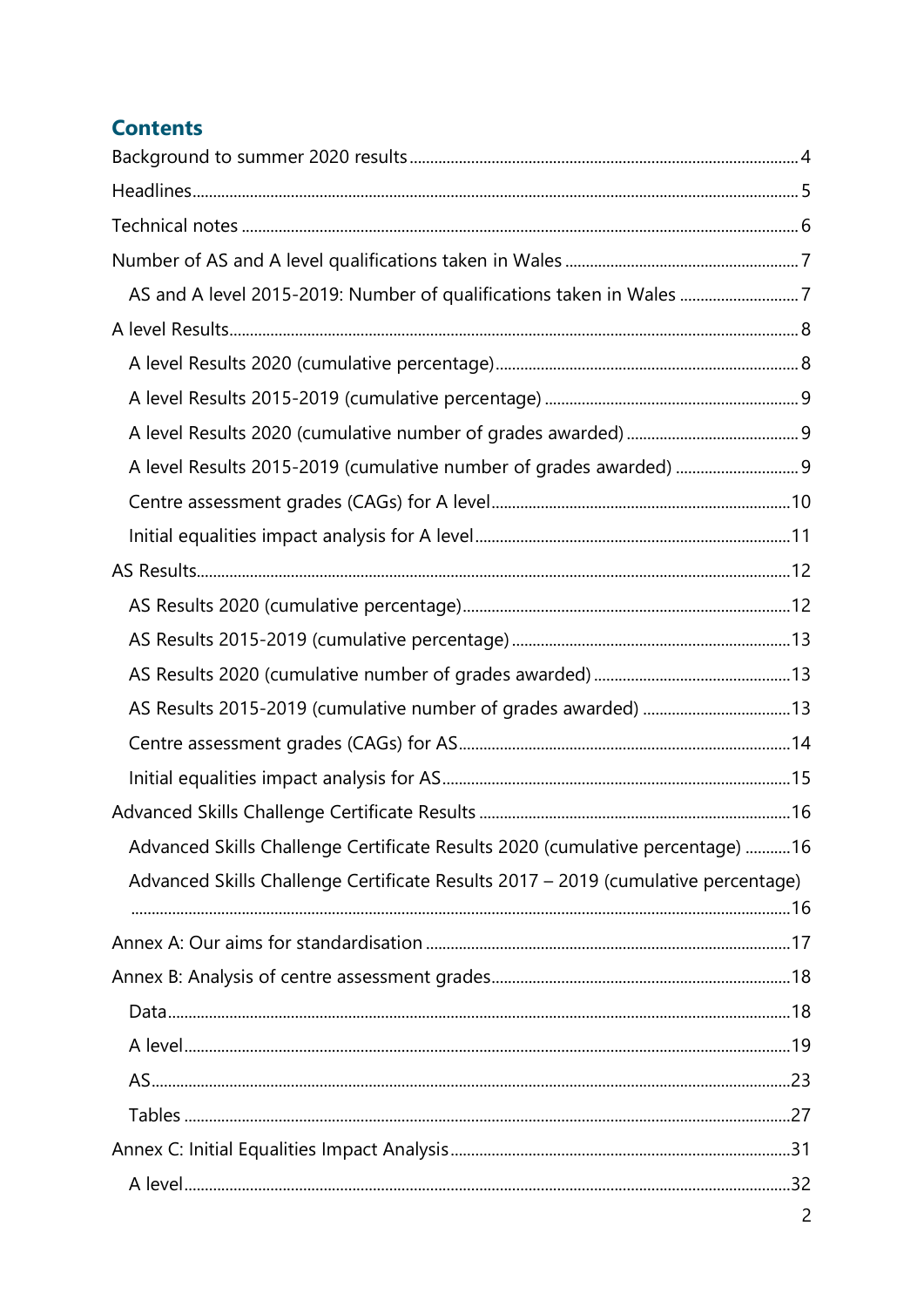**On 17 August 2020, the Minister for Education announced that following changes in other jurisdictions, learners in Wales will be awarded their centre assessment grades. In response, we have instructed WJEC to issue learners with their centre assessment grades for GCSEs, AS and A levels and the Welsh Baccalaureate Skills Challenge Certificate qualifications. (17 August 2020)**

**The information within this document has not been updated to represent any changes in policy.**

<span id="page-2-0"></span>**This Overview of AS, A level and Advanced Skills Challenge Certificate results/Overview of awarding GQs in summer 2020 Wales contains information describing results that were issued to centres in readiness for results publication day on 13 August. Since writing, the Minister for Education has issued Qualifications Wales with a Direction to introduce a rule preventing A level learners receiving a grade that was lower than their AS level result in that subject. The information within this document will be updated in due course to represent accurately this change in policy. (13 August 2020)**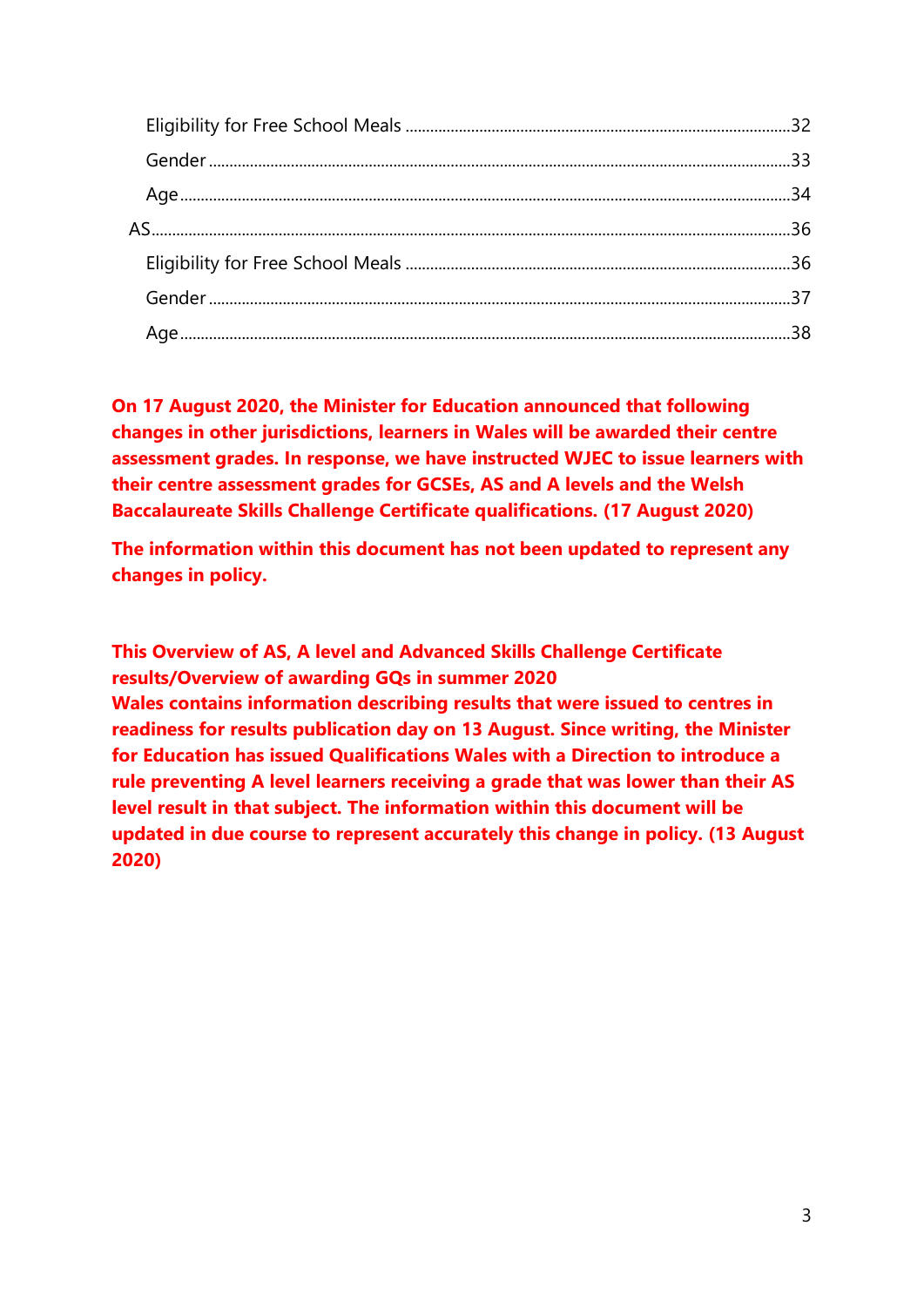## **Background to summer 2020 results**

Due to the ongoing COVID public health crisis, Welsh Government announced that summer 2020 exams would be cancelled on [1](#page-3-0)8 March<sup>1</sup>. Subsequently Welsh Government directed Qualifications Wales to pay due regard to their policy that the 2020 cohort of learners for GCSE, AS, A level and Skills Challenge Certificate qualifications should receive calculated grades<sup>[2](#page-3-1)</sup>.

Grades have been calculated by WJEC for 33 AS and A level qualifications in Wales, as well as the Advanced Skills Challenge Certificate. Following a public consultation this summer, we published our aims to underpin the statistical standardisation model for the issuing of grades for the summer 2020 exam series (see Annex A). These aims included that national results should be broadly similar to recent years. This aim is important both to the credibility of the grades awarded this summer and to fairness within and across cohorts of learners. We have approved the models proposed by WJEC for standardisation this summer, and closely monitored their processes to award the calculated grades.

Considerable effort has been made to ensure that the standardisation approaches in Wales are as accurate, robust, and fair as possible in the circumstances. We are confident that grades awarded to learners this summer are just as valuable as grades received by learners in other years. Despite the cancellation of exams, most learners will be able to progress as planned to further study or employment.

We acknowledge that a process to standardise grades, in the absence of exams, can never be perfect. Nor will it be perceived as totally fair by everyone, so it is important that there is a mechanism by which errors can be identified and addressed. WJEC have published their quidance on the appeals process this summer and more information can be found [here.](https://www.wjec.co.uk/media/zzjdpd4l/guidance-to-appeals-summer-2020-final.pdf)

<span id="page-3-0"></span><sup>1</sup> [https://gov.wales/written-statement-written-statement-summer-examinations-2020](https://eur01.safelinks.protection.outlook.com/?url=https%3A%2F%2Fgov.wales%2Fwritten-statement-written-statement-summer-examinations-2020&data=02%7C01%7CSiwan.Daniel%40gov.wales%7C0a010fc8f26340730b5508d7d5891f6b%7Ca2cc36c592804ae78887d06dab89216b%7C0%7C0%7C637212657503587728&sdata=MbFYLODJRNuW6wLeDRdNfsvsAuo%2BFBRw1JRSYX82MBI%3D&reserved=0)

<span id="page-3-1"></span><sup>2</sup> <https://gov.wales/gcse-and-level-cancellations-letter>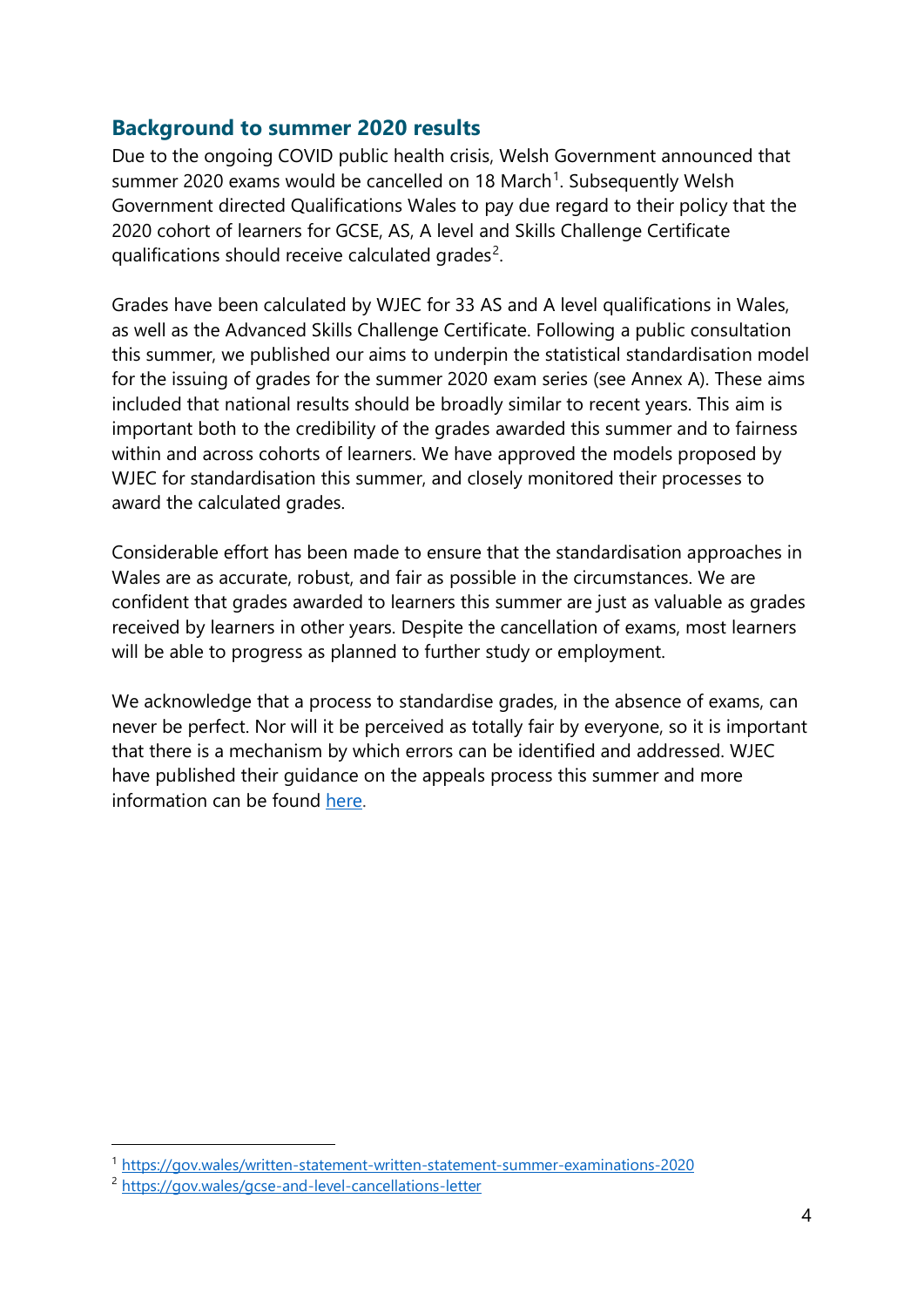# <span id="page-4-0"></span>**Headlines**

- 1. Results in Wales for AS, A level and the Advanced Skills Challenge Certificate have increased in 2020 but are broadly similar to recent years.
	- 29.9% have achieved  $A^*$ -A for A level, up 2.9pp from last year, and 98.6% achieved A\*-E, up 1.0pp from last year.
	- 22.2% have achieved grade A for AS, up 1.9pp from last year, and 91.4% have achieved grade A-E, up 1.4pp from last year
	- 22.7% achieved A\*-A in the Advanced Skills Challenge Certificate, up 1.0pp from last year, and 98.0% have achieved A\*-E, up 0.2pp from last year
- 2. The overall number of A level qualifications taken has fallen again this year, whereas the number of AS taken has increased after a number of years of decline. There are likely to be a number of factors driving those changes.
- 3. Although attainment gaps (gender, age, eligibility for free school meals) have changed relative to last year, the gaps are consistent with gaps seen over the previous five years.
- 4. The Centre Assessment Grades (CAGs) submitted by schools and colleges were optimistic and, without standardisation, would have produced atypically high outcomes. This would have been contrary to the aim of achieving broadly similar national outcomes to reduce the risk of unfairness to learners over time and maintain public confidence.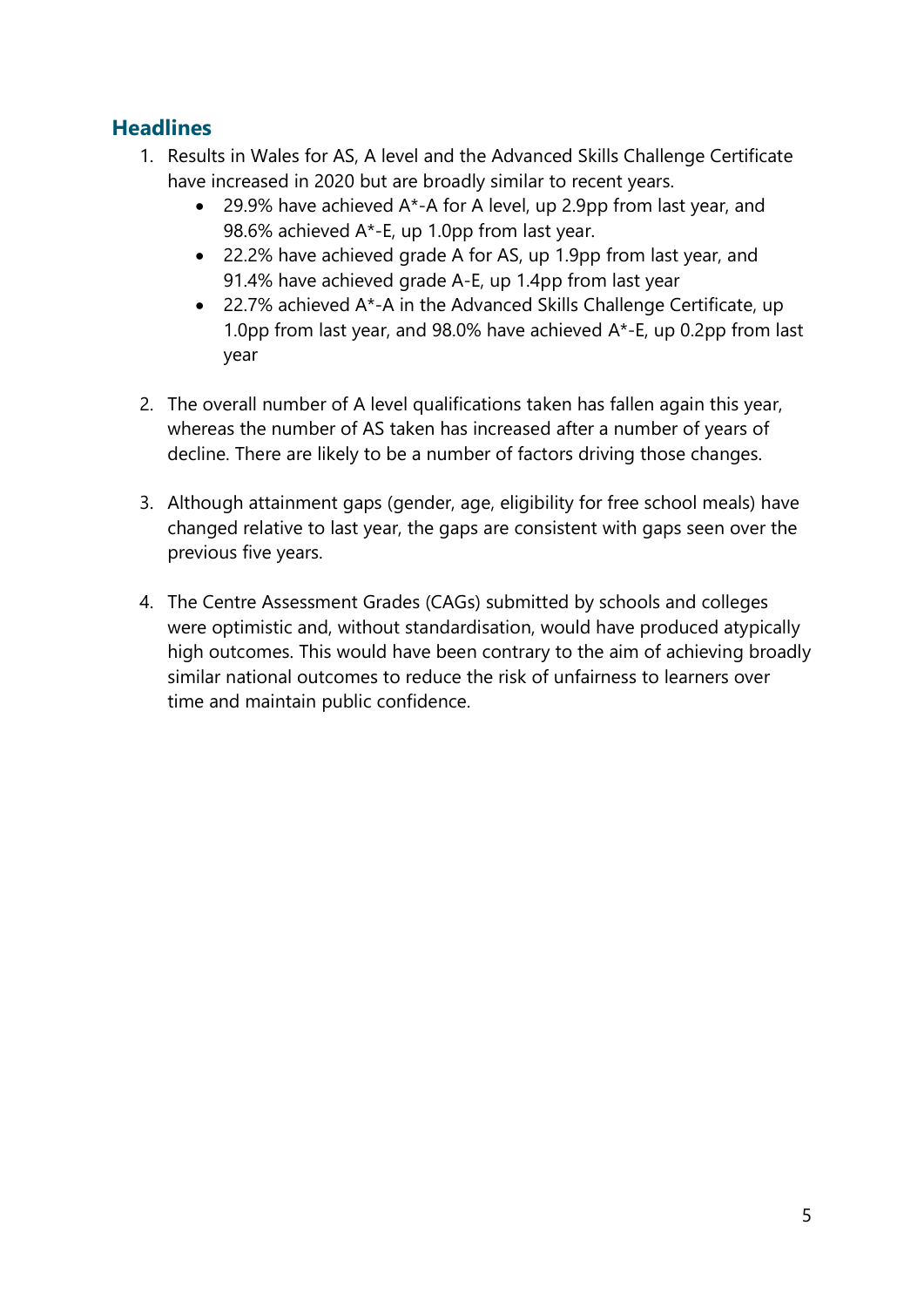# <span id="page-5-0"></span>**Technical notes**

- 1. Due to the changes in entry size for AS and A levels, we have included in this overview the number of students achieving each grade, as well as the percentages achieving them. Considering changes in results in terms of both counts and percentages can also be helpful in Wales where entry sizes can be small and where changes in percentages can often represent a small change in the number of learners receiving grades.
- 2. Particular care should be taken when comparing year-on-year results this year. Grades in 2020 have been calculated, whereas in previous years they are based on exams. The 2019 results in the tables are provisional and prior to reviews of marking and moderation and appeals. Grades in 2020 have been calculated to reflect outcomes after reviews of marking and moderation (RoMMs) and appeals, that is near final data rather than provisional data. As RoMMs and appeals usually lead to small increases to the provisional results, the increases between 2019 and 2020 results in this summary will be inflated, for example, over the past four years this difference for GCSEs is, on average, 0.5pp at A, 2.2pp at C and 0.5pp at G.
- 3. To protect confidentiality, and in accordance with Qualifications Wales's statistical outputs policy<sup>[3](#page-5-1)</sup>, all (non-percentage) numbers are rounded. In the commentary and tables, they are rounded to the nearest 5. Figures fewer than 5 but greater than 0 are replaced with a \*. This is to ensure that data does not reveal an individual candidate. All percentages within the commentary are based on actual figures. Figures have been rounded independently and therefore may not sum to the total.

<span id="page-5-1"></span><sup>3</sup> <https://qualificationswales.org/english/publications/statistical-outputs-policy/>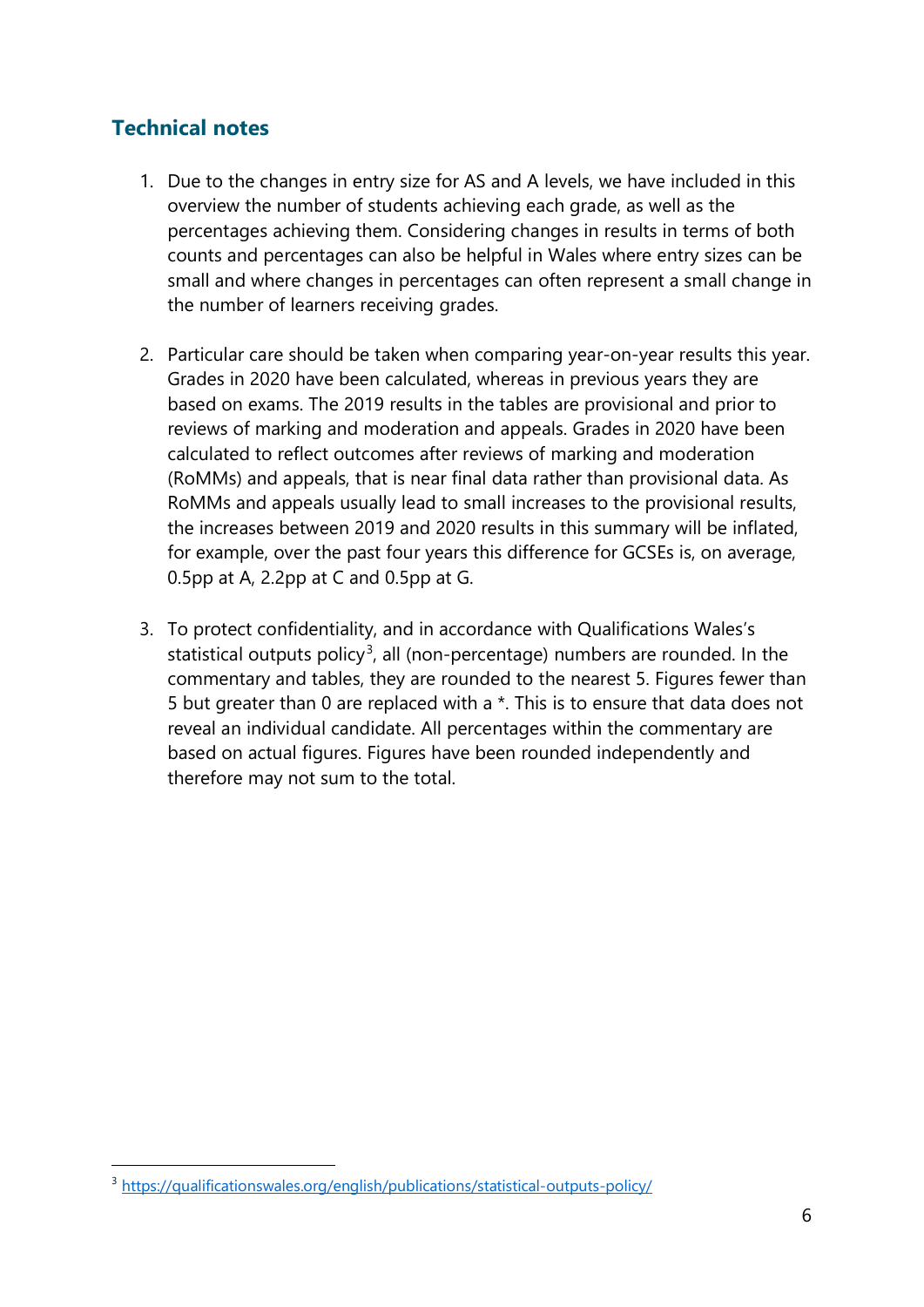# <span id="page-6-0"></span>**Number of AS and A level qualifications taken in Wales**

At A level, the number of qualifications taken in Wales has decreased again this year to 30,450, 3.3% lower compared to 2019. At AS level, the number of qualifications taken has increased by 14.6% to 45,435.

|      | <b>AS</b> | A level |
|------|-----------|---------|
| 2020 | 45,435    | 30,450  |
| 2019 | 39,645    | 31,485  |
| 2018 | 42,915    | 32,445  |
| 2017 | 46,130    | 33,295  |
| 2016 | 49,145    | 35,535  |
| 2015 | 52,770    | 36,035  |

<span id="page-6-1"></span>**AS and A level 2015-2019: Number of qualifications taken in Wales**

Source: JCQ

The increase for AS is likely due to the following factors:

- An increase in the population size for the current cohort of 17-year-olds<sup>[4](#page-6-2)</sup>, following a trend of declining population sizes in previous years
- An increase in the number of centres choosing to cash in AS grades

The drop for A level could be caused by a number of factors:

- a smaller population size, reducing the number of learners that could choose to enter these qualifications;
- a fall in the average number of qualifications taken by learners;
- an increase in learners choosing to study vocational qualifications, enter training or starting apprenticeships, and
- an increase in the number of learners withdrawn after a provisional entry was made

<span id="page-6-2"></span><sup>4</sup> <https://statswales.gov.wales/v/ISIM>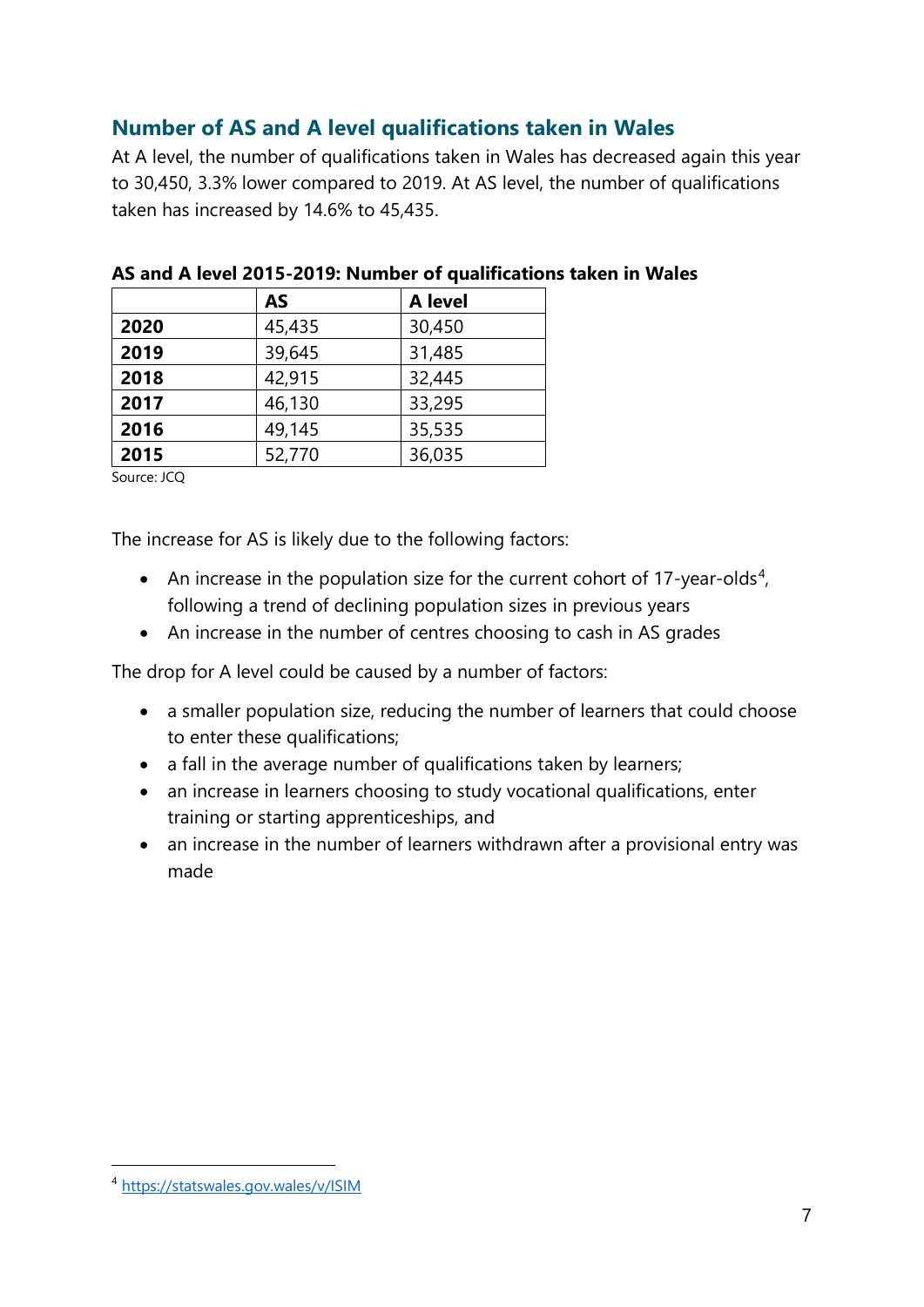## **A level Results**

In 2020

- the proportion achieving A\* is 10.8%
- the proportion achieving A\* or A is 29.9%
- the proportion achieving A\* to E is 98.6%

#### **A level Results 2020 (cumulative percentage)**

|      | Λ*<br>r. | $A^* - A$                   | $A^*$ -E |
|------|----------|-----------------------------|----------|
| 2020 | v.o      | oa c<br>u<br><u>_ , , ,</u> | 98.6     |

Source: JCQ

In comparison to the 2019 provisional results:

- the proportion achieving A\* is up 1.7 percentage points to 10.8%
- the proportion achieving A\* or A is up 2.9 percentage points to 29.9%
- the proportion achieving A\* to E is up 1.0 percentage points to 98.6%



Figures shown for 2017-2019 are provisional summer results published by JCQ and have not been adjusted to account for reviews of marking. Care should be taken when comparing these historical results with 2020 results.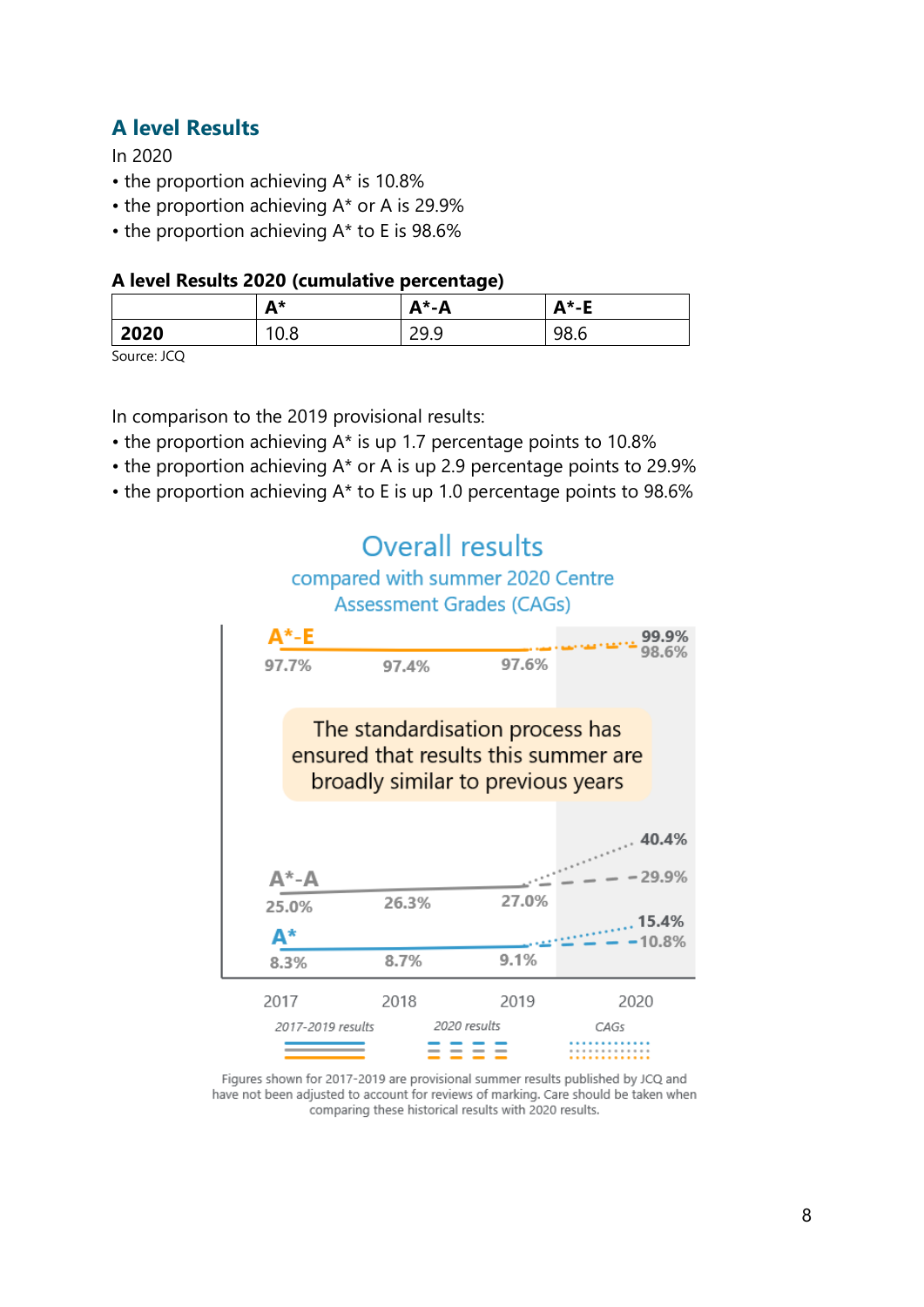|      | $A^*$ | $A^* - A$ | $A^*$ -E |
|------|-------|-----------|----------|
| 2019 | 9.1   | 27.0      | 97.6     |
| 2018 | 8.7   | 26.3      | 97.4     |
| 2017 | 8.3   | 25.0      | 97.7     |
| 2016 | 6.6   | 22.7      | 97.3     |
| 2015 | 7.3   | 23.1      | 97.3     |

#### **A level Results 2015-2019 (cumulative percentage)**

Source: JCQ

#### **A level Results 2020 (cumulative number of grades awarded)**

|      | <b>The State</b><br><b>A</b> *<br>n. | ∆*-∆<br>n | <b>A</b> *<br>- 1<br>- | <b>Number Sat</b> |
|------|--------------------------------------|-----------|------------------------|-------------------|
| 2020 | 3,300                                | 10<br>◡   | 30,030                 | 45<br>30,450      |

Source: JCQ

### **A level Results 2015-2019 (cumulative number of grades awarded)**

|      | $A^*$ | $A^* - A$ | $A^*$ -E | <b>Number Sat</b> |
|------|-------|-----------|----------|-------------------|
| 2019 | 2,875 | 8,510     | 30,715   | 31,485            |
| 2018 | 2,815 | 8,525     | 31,605   | 32,445            |
| 2017 | 2,750 | 8,320     | 32,525   | 33,295            |
| 2016 | 2,350 | 8,080     | 34,565   | 35,535            |
| 2015 | 2,360 | 8,325     | 35,060   | 36,035            |

Source: JCQ

The increases in A level results have led to more A\* and A grades being awarded at A level compared to previous years, although the overall decrease in the numbers sat means that fewer A\*-E grades were awarded.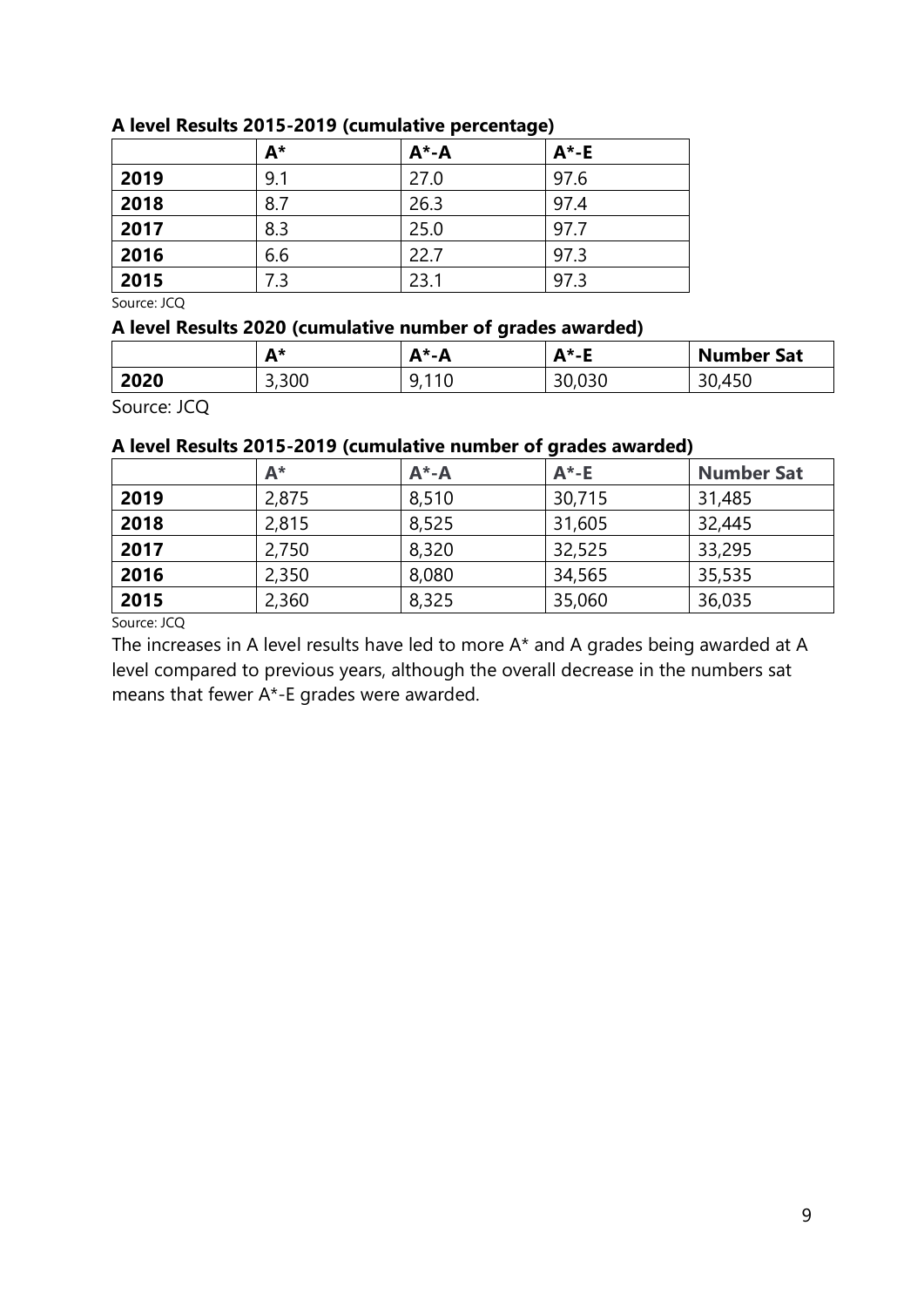### **Centre assessment grades (CAGs) for A level**

Annex B contains analysis of the CAGs submitted by centres this summer, compared to provisional results in the last ten years. In summary, the analysis shows that the CAGs would have produced atypically high outcomes if they had been accepted in full. This would have been contrary to the aim of achieving broadly similar national outcomes to reduce the risk of unfairness to learners over time and maintain public confidence.

For example, for the summer series from 2010 to 2019 inclusive the highest A\* outcome was 9.1% (in 2019), the CAGs would have given 15.4%. For the same period, the highest cumulative A\*-A outcomes was 27.0%, the CAGs would have given cumulative A\*-A outcomes of 40.4%.





Source: 2010-2019 JCQ; 2020 Awarding Bodies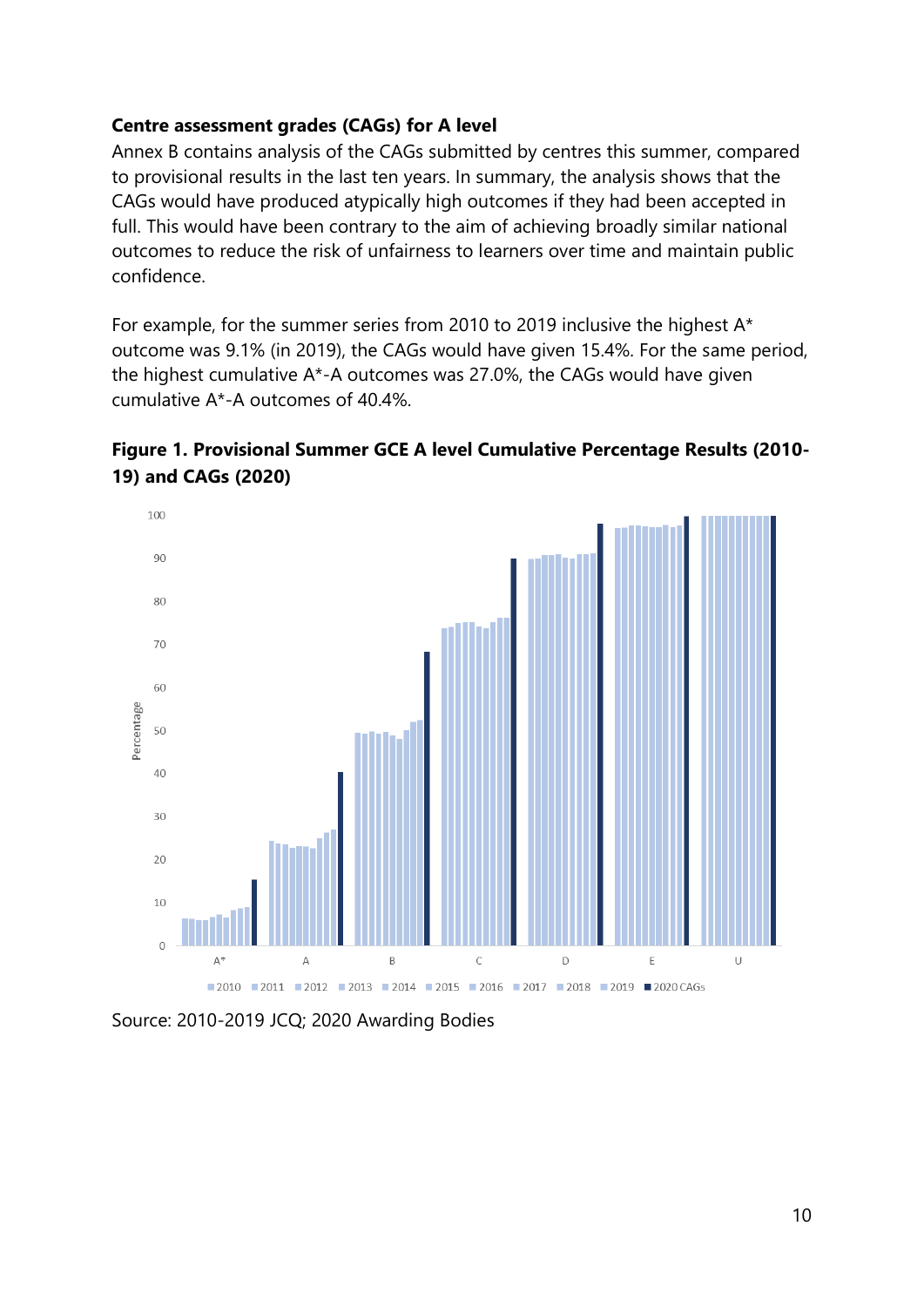### **Initial equalities impact analysis for A level**

Following our public consultation, aim 3 underpinning the standardisation model was that:

*'As far as possible, the process for awarding grades will not systematically advantage or disadvantage learners, including those with characteristics protected by equalities legislation'.*

We have committed to carrying out and publishing a detailed equality impact analysis after the summer. We have undertaken an initial equalities impact analysis for A level and AS results in Wales which can be found in Annex C. In summary, the analysis for A levels shows:

- Attainment gaps by eligibility for free school meals have changed a small amount relative to 2019. However, across grades the changes are not all in the same direction and the gaps are not atypical when compared to the previous 5 years.
- Attainment gaps by gender have changed relative to 2019. However, across grades the changes are not all in the same direction and the gaps are not atypical when compared to the previous 5 years.
- Attainment gaps by age (18yo vs non-18yo) have changed relative to 2019. However, across grades the changes are not all in the same direction and the gaps are not atypical when compared to the previous 5 years.
- A statistical test<sup>[5](#page-10-0)</sup>has shown that the attainment gaps (gender, age, EFSM) seen in 2020 are not atypical to those seen over the last five years.
- Due to the small sample sizes in most broad ethnicity groups and the need to account for other characteristics, it was not possible to robustly analyse attainment gaps by ethnicity in this initial analysis. Ethnicity attainment gaps will be analysed in the full equalities impact analysis.

It is important to note that attainment gaps in qualifications tend to change each year especially in optional qualifications with smaller entry sizes, like A levels. This is likely to be because the underlying ability and performance of learners in each group can change in different directions.

<span id="page-10-0"></span><sup>&</sup>lt;sup>5</sup> A z-test of the cumulative gaps following normality tests (Shapiro-Wilks and Kolmogorov-Smirnov). The significance level, family-wise, was 1% following a Bonferroni adjustment to account for the 33 tests (5 AS grades, 6 A level grades and 3 gaps (gender, age, EFSM).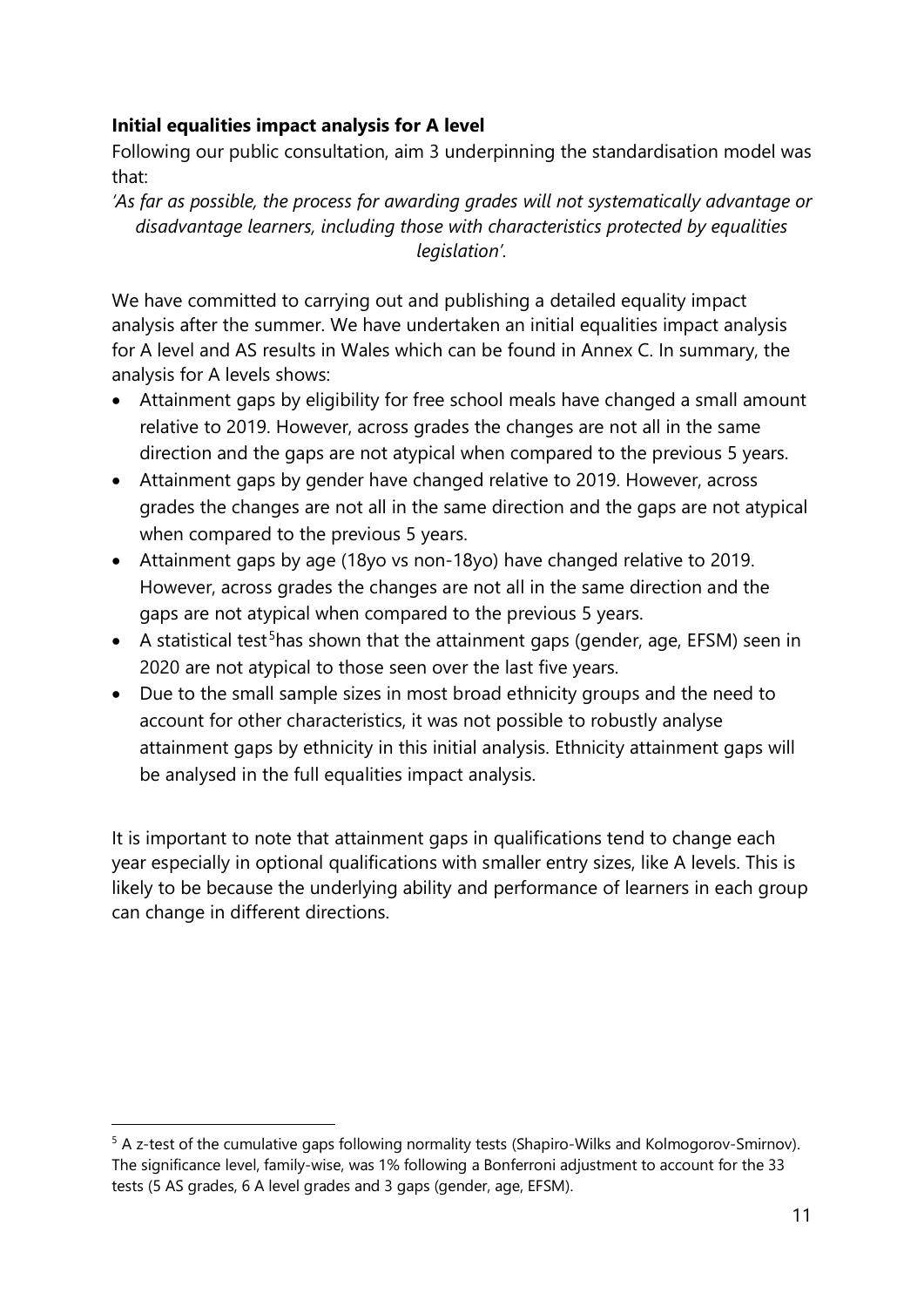# **AS Results**

In 2020:

- the proportion achieving A is 22.2%
- the proportion achieving A to E is 91.4%

#### **AS Results 2020 (cumulative percentage)**

|      | A           | A-r |
|------|-------------|-----|
| 2020 | $\sim$<br>∽ |     |

Source: JCQ

In comparison with 2019 results:

- the proportion achieving A has increased by 1.9 percentage points to 22.2%
- the proportion achieving A to E has increased by 1.4 percentage points to 91.4%



Figures shown for 2017-2019 are provisional summer results published by JCQ and have not been adjusted to account for reviews of marking. Care should be taken when comparing these historical results with 2020 results.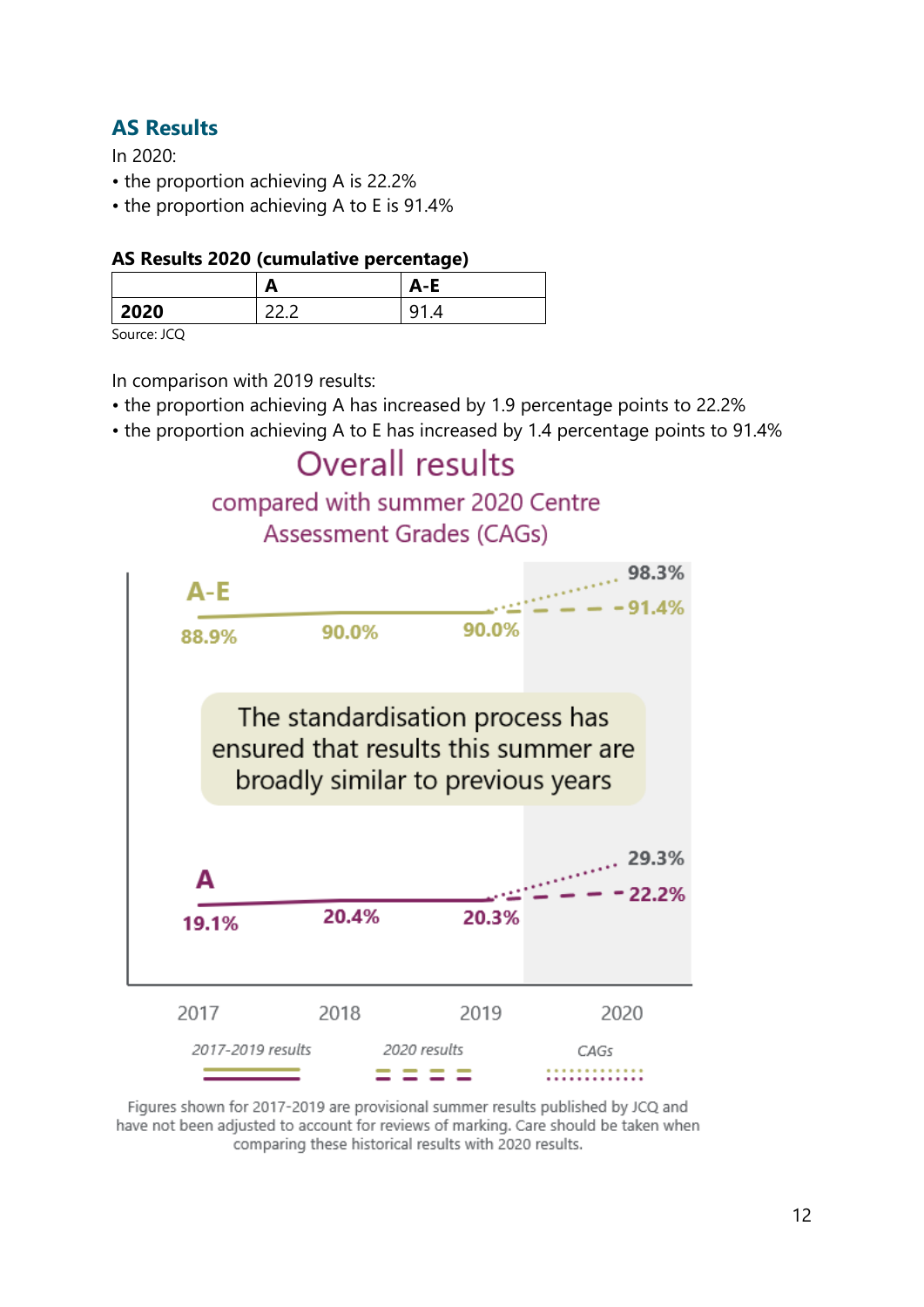|      | A    | $A-E$ |
|------|------|-------|
| 2019 | 20.3 | 90.0  |
| 2018 | 20.4 | 90.0  |
| 2017 | 19.1 | 88.9  |
| 2016 | 18.0 | 88.3  |
| 2015 | 16.2 | 86.8  |

#### **AS Results 2015-2019 (cumulative percentage)**

Source: JCQ

#### **AS Results 2020 (cumulative number of grades awarded)**

|             | Α      | A-E   | <b>Number Sat</b> |
|-------------|--------|-------|-------------------|
| 2020        | 10,070 | 1,540 | 435,د،            |
| Source: JCQ |        |       |                   |

#### **AS Results 2015-2019 (cumulative number of grades awarded)**

|      | Α     | $A - E$ | <b>Number Sat</b> |
|------|-------|---------|-------------------|
| 2019 | 8,040 | 35,695  | 39,645            |
| 2018 | 8,735 | 38,635  | 42,915            |
| 2017 | 8,825 | 40,985  | 46,125            |
| 2016 | 8,830 | 43,385  | 49,145            |
| 2015 | 8,550 | 45,805  | 52,770            |
| $ -$ |       |         |                   |

Source: JCQ

The number of AS grades awarded has increased in 2020. This, plus the overall increase in results, means that more grade A grades and more grades between A and E have been awarded at AS in 2020 than in 2019.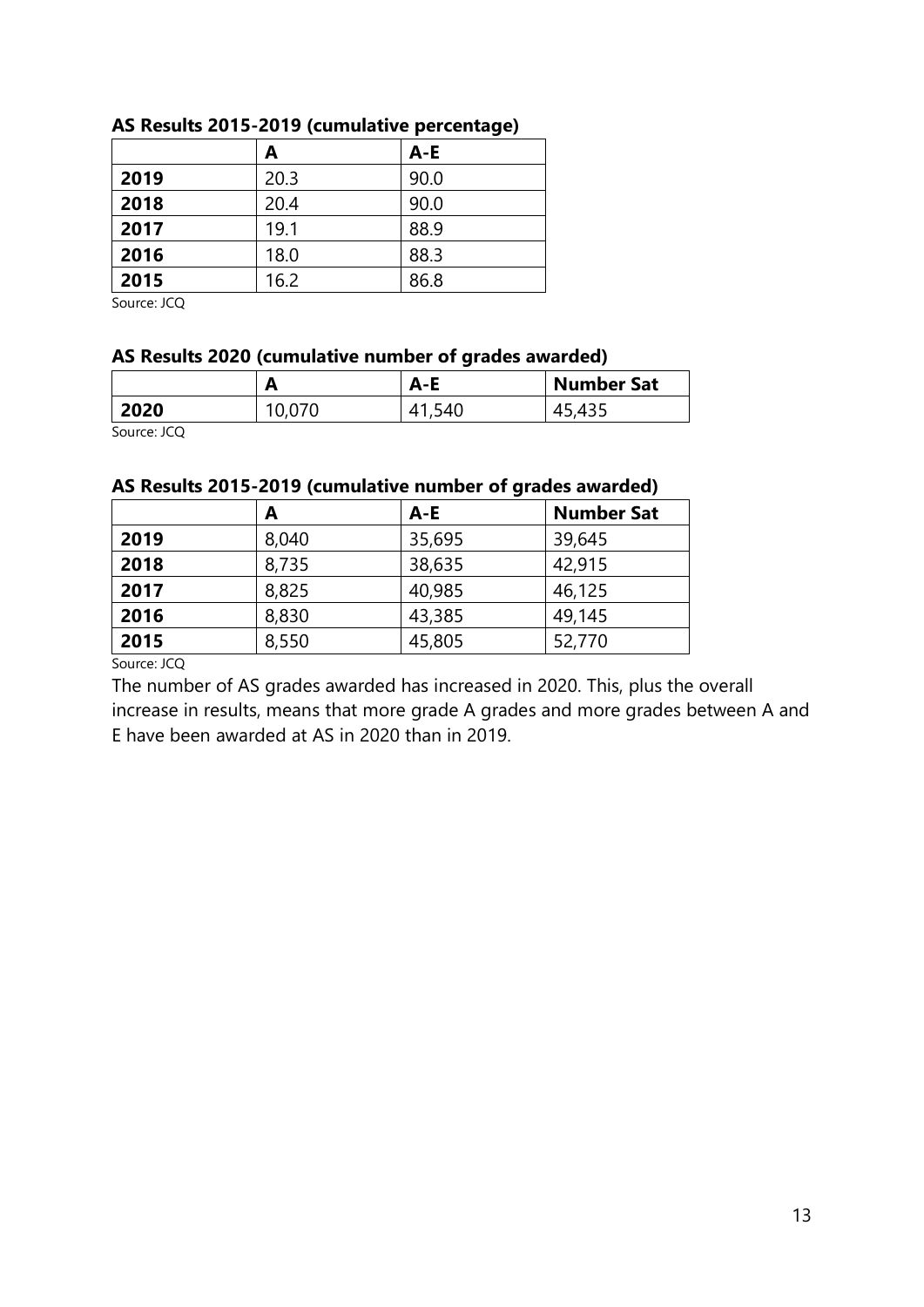### **Centre assessment grades (CAGs) for AS**

Annex B contains analysis of the CAGs submitted by centres this summer, compared to provisional results in the last ten years. In summary, the analysis shows that the CAGs would have produced atypically high outcomes if they had been accepted in full. This would have been contrary to the aim of achieving broadly similar national outcomes to reduce the risk of unfairness to learners over time and maintain public confidence.

For example, for the summer series from 2010 to 2019 inclusive the highest A outcomes was 20.3% (in 2019), the CAGs would have given 29.3%. For the same period, the highest cumulative A-C outcomes was 62.0%, the CAGs would have given cumulative A-C outcomes of 80.7%.





Source: 2010-2019 JCQ; 2020 Awarding Bodies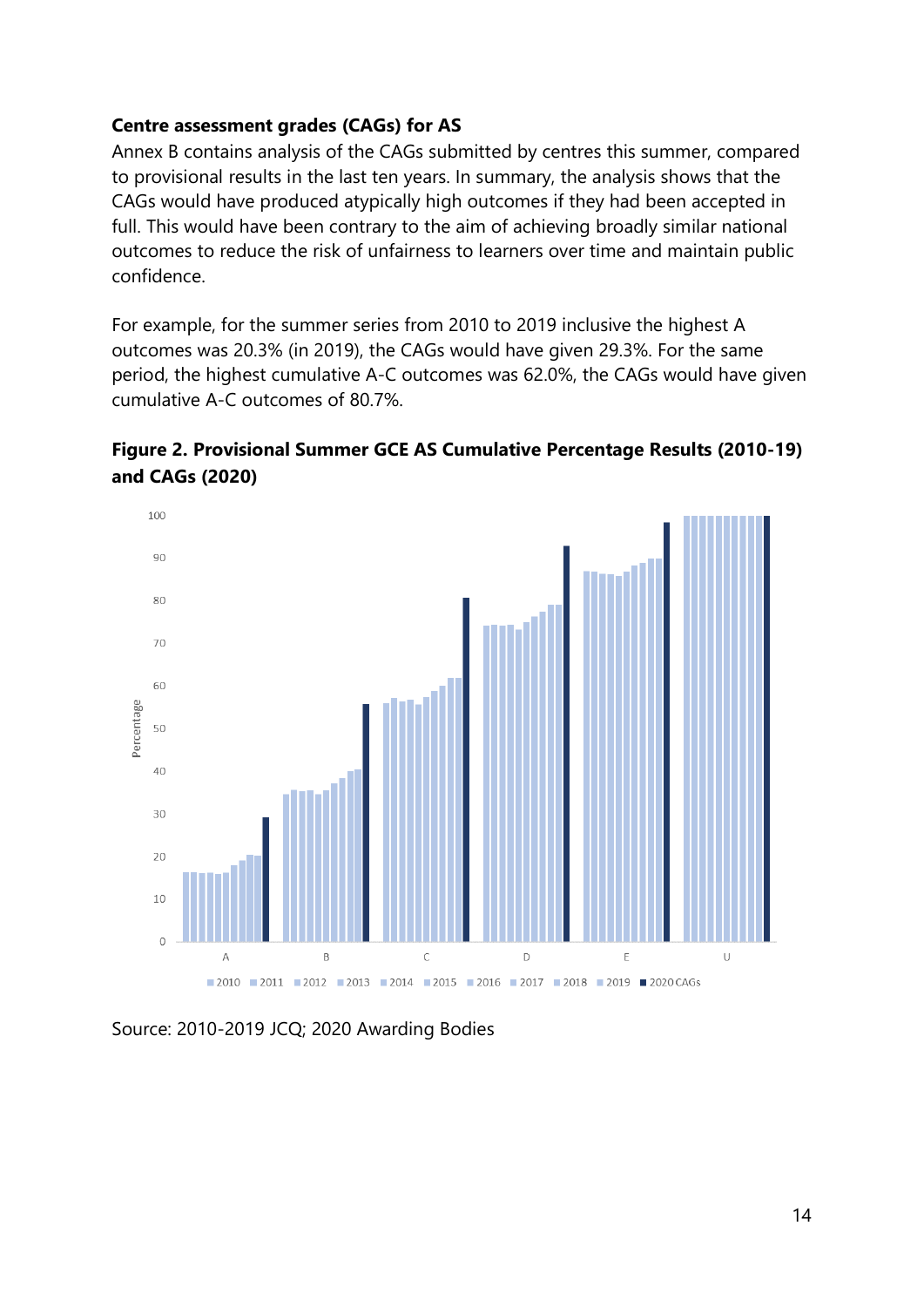## **Initial equalities impact analysis for AS**

Following our public consultation, aim 3 underpinning the standardisation model was that

*'As far as possible, the process for awarding grades will not systematically advantage or disadvantage learners, including those with characteristics protected by equalities legislation'.*

We committed to carry out and publish a detailed equality impact analysis after the summer. We have undertaken an initial equalities impact analysis for A level and AS results in Wales which can be found in Annex C. In summary, the analysis for AS levels shows:

- Attainment gaps by eligibility for free school meals have changed a small amount relative to 2019. However, across grades the changes are not all in the same direction and the gaps are not atypical when compared to the previous 5 years.
- Attainment gaps by gender have changed relative to 2019. However, across grades the gaps are not atypical when compared to the previous 5 years.
- Attainment gaps by age (17yo vs non-17yo) have changed relative to 2019. However, across grades the changes are not all in the same direction and the gaps are not atypical when compared to the previous 5 years.
- A statistical test<sup>[6](#page-14-0)</sup>has shown that the attainment gaps (gender, age, EFSM) seen in 2020 are not atypical to those seen over the last five years.
- Due to the small sample sizes in most of the broad ethnicity group and the need to account for other characteristics, it was not possible to robustly analyse attainment gaps by ethnicity in this initial analysis. Ethnicity attainment gaps will be analysed in the full equalities impact analysis.

It is important to note that attainment gaps in qualifications tend to change each year especially in optional qualifications with smaller entry sizes, like AS. This is likely to be because the underlying ability and performance of learners in each group can change in different directions.

<span id="page-14-0"></span><sup>&</sup>lt;sup>6</sup> A z-test of the cumulative gaps following normality tests (Shapiro-Wilks and Kolmogorov-Smirnov). The significance level, family-wise, was 1% following a Bonferroni adjustment to account for the 33 tests (5 AS grades, 6 A level grades and 3 gaps (gender, age, EFSM).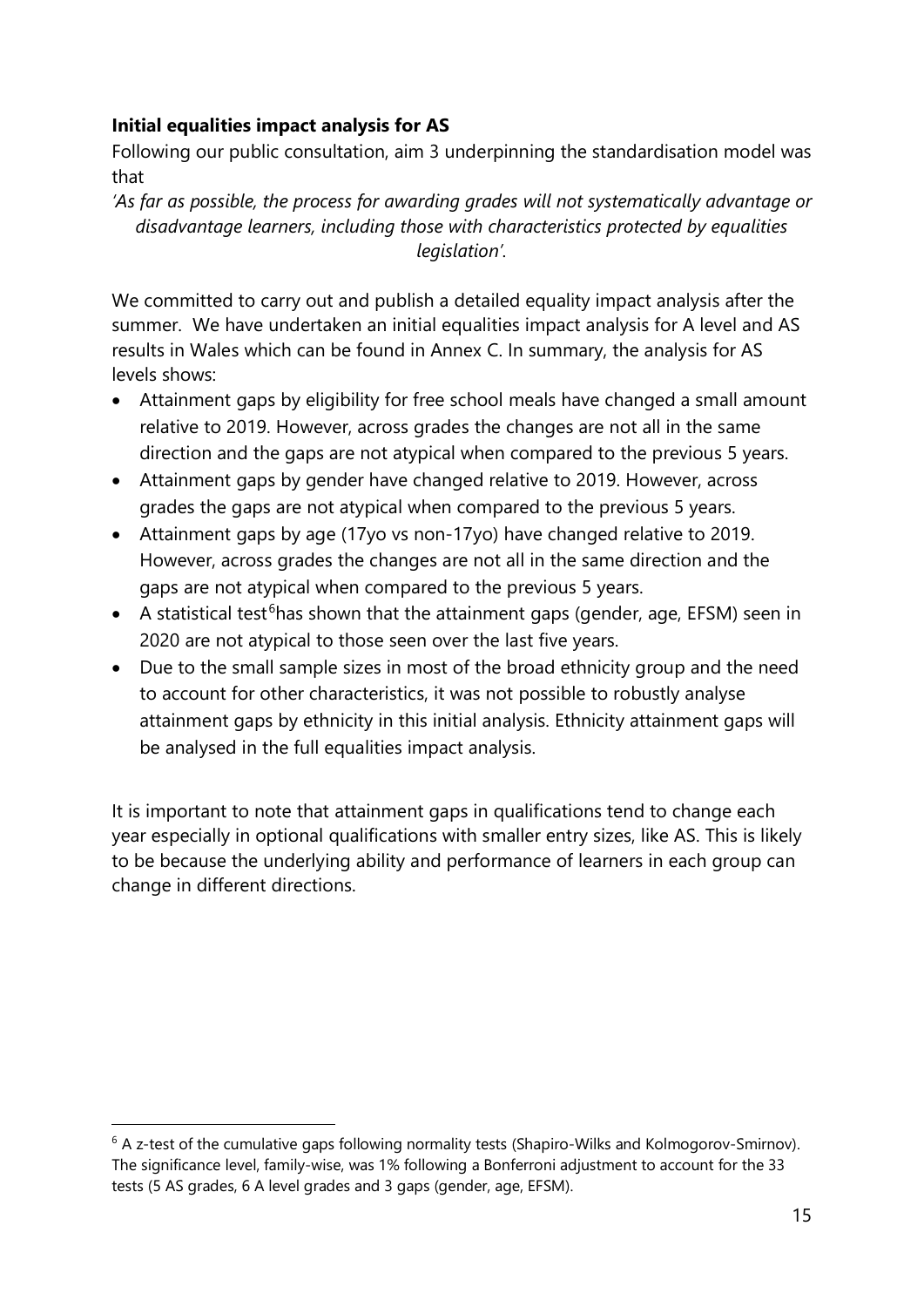# **Advanced Skills Challenge Certificate Results**

The Advanced Skills Challenge Certificate is equivalent in size and demand to an A level. It uses the same grading scale and carries the same UCAS tariff points.

### **Advanced Skills Challenge Certificate Results 2020 (cumulative percentage)**

|      | Λ*<br>r | -4<br>$- \mathbf{\Lambda}$<br>n | <b>A</b> *<br>- 11<br><u>гч</u> | <b>Numbers Sat</b> |
|------|---------|---------------------------------|---------------------------------|--------------------|
| 2020 | 6.5     | $\sim$ $\sim$ $\sim$<br>---     | 98.C                            | <b>س س</b><br>. .  |

Source: WJEC

Consistent with A level and AS, results on the Advanced Skills Challenge Certificate have increased in 2020 relative to recent years.

### **Advanced Skills Challenge Certificate Results 2017 – 2019 (cumulative**

#### **percentage)**

|      | A*  | $A^* - A$ | $A^*$ -E | <b>Numbers Sat</b> |
|------|-----|-----------|----------|--------------------|
| 2019 | 4.6 | ว 1 7     | 97.8     | 11,715             |
| 2018 | 3.9 | 215       | 97.      | 12,015             |
| 2017 | 1.6 | 15.6      | 94.1     | 11,120             |

Source: WJEC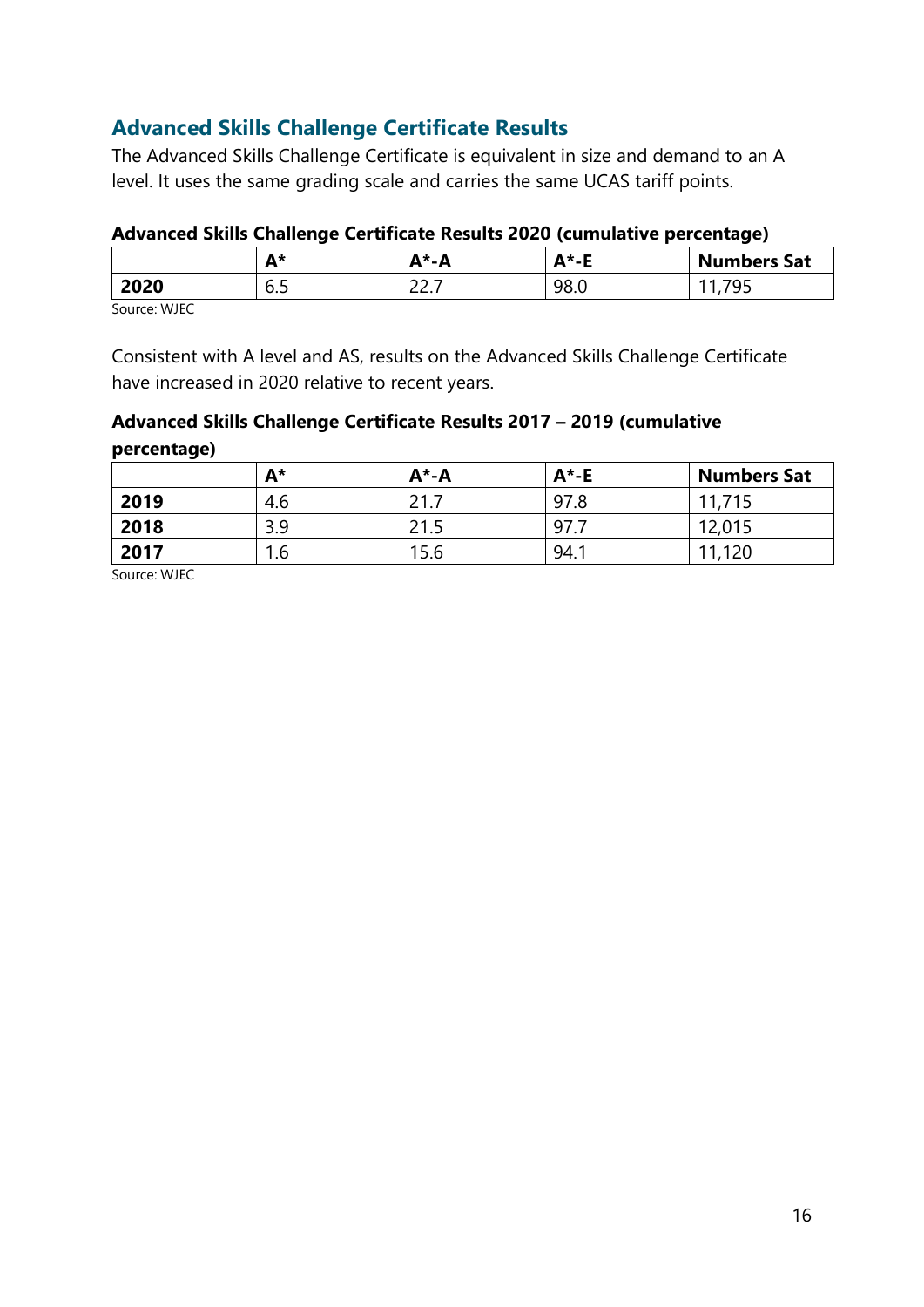# **Annex A: Our aims for standardisation**

The four aims listed below are the final aims to underpin statistical standardisation in summer 2020 as published in our decisions report in June. This followed on from the full public consultation we ran between 28 April and 13 May.

| <b>Aim 1:</b> | Learners for whom a qualification-level centre assessment grade and<br>rank order are submitted will receive a grade.                                              |
|---------------|--------------------------------------------------------------------------------------------------------------------------------------------------------------------|
| <b>Aim 2:</b> | National outcomes will be broadly similar to those in previous years to<br>reduce the risk of unfairness for learners over time and maintain public<br>confidence. |

- Aim 3: As far as possible, the process for awarding grades will not systematically advantage or disadvantage learners, including those with characteristics protected by equalities legislation.
- **Aim 4:** The statistical standardisation model will use a range of evidence to calculate the likely grades that learners would have achieved, had they been able to complete their assessments.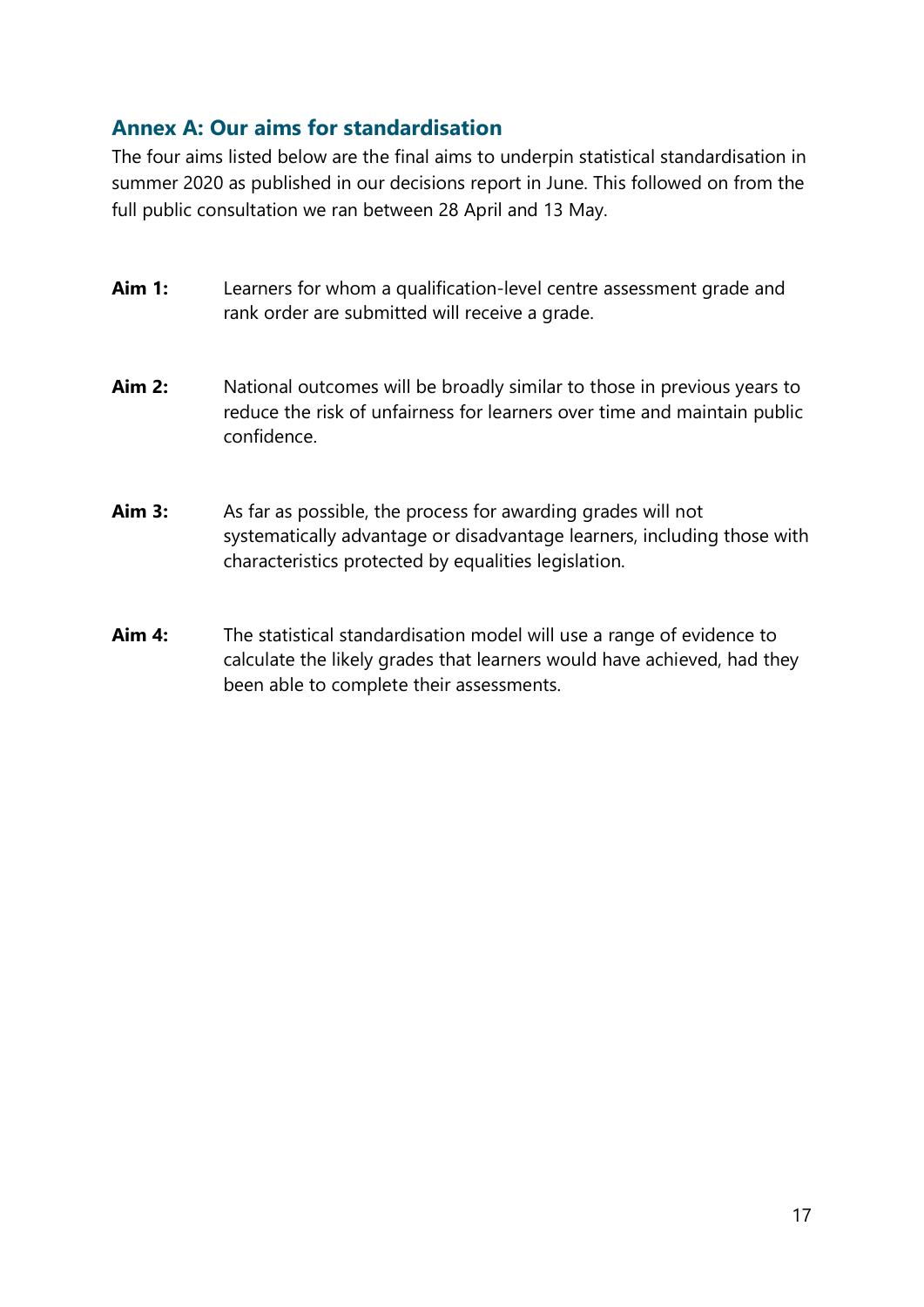# **Annex B: Analysis of centre assessment grades**

One of the sources of evidence used for calculating grades this summer are the centre assessment grades and rank orders provided for learners by centres. This analysis compares the outcomes implied by the CAGs with previous outcomes for GCSEs, AS, and A level qualifications in Wales. Charts and commentary are provided first, with the supporting tables available at the end.

### **Data**

Joint Council for Qualifications (JCQ<sup>[7](#page-17-0)</sup>) data used for historical outcomes (2009/11-2018/19 inclusive). These are the provisional results published on results day and prior to reviews of marking and moderation and appeals. For 2019/20, centre assessment grades submitted by awarding bodies to Qualifications Wales are used.

Provisional results usually vary by a small amount following reviews of marking and moderation and appeals. For example, over the past four years this difference for GCSEs is, on average, 0.5pp at A, 2.2pp at C and 0.5pp at G, due to data issues it is not possible to provide this figure for A levels and AS. Differences between the centre assessment grades in 2019/20 and results in previous years would reduce in this analysis if final results data in previous years were used. The provisional results were used in this analysis as the final results for all learners are not publicly available.

<span id="page-17-0"></span><sup>7</sup> <https://www.jcq.org.uk/examination-results/>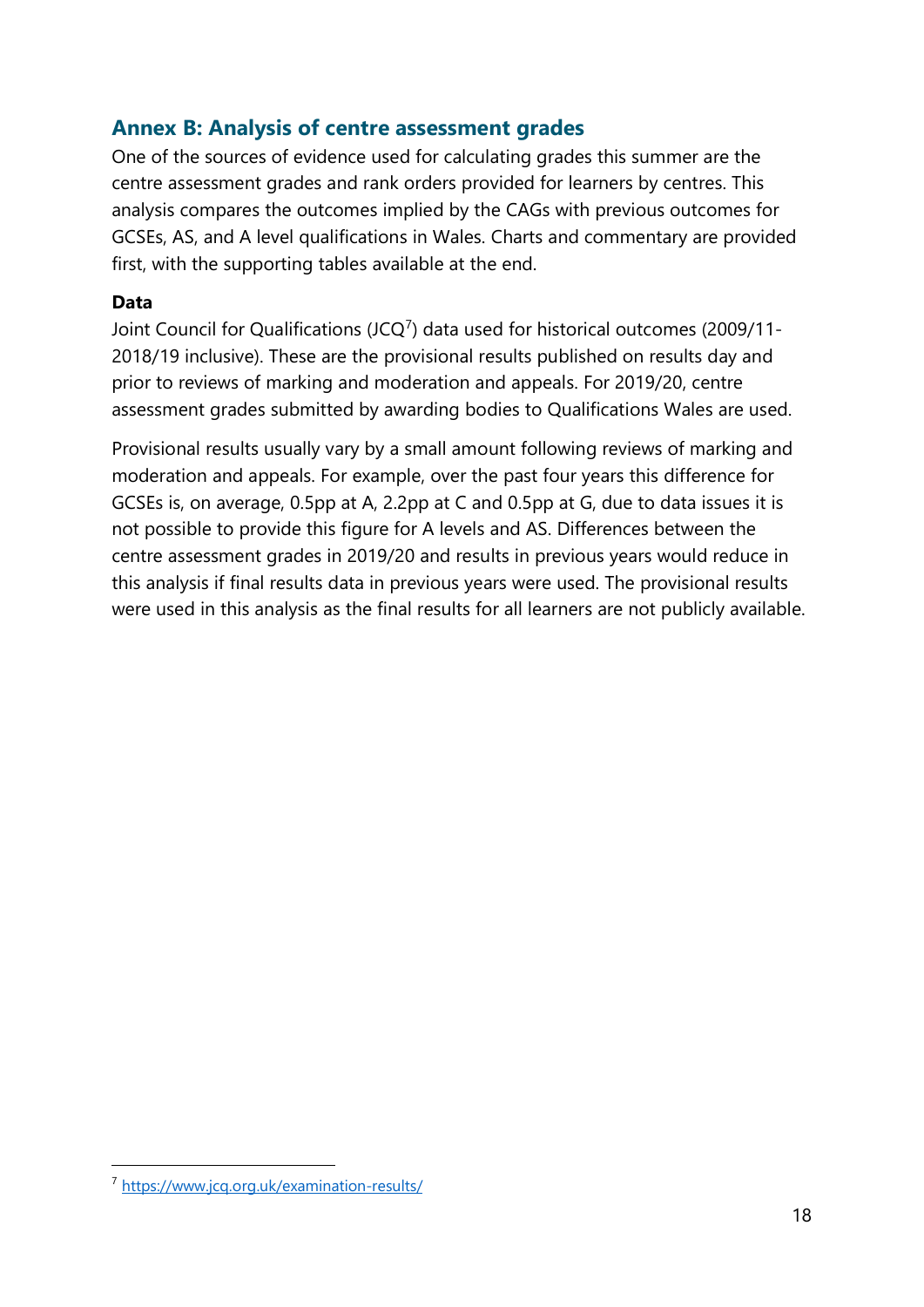## **A level**

Figure three shows that the CAGs would produce atypically high cumulative outcomes not seen in the previous ten years.





Source: 2010-2019 JCQ; 2020 Awarding Bodies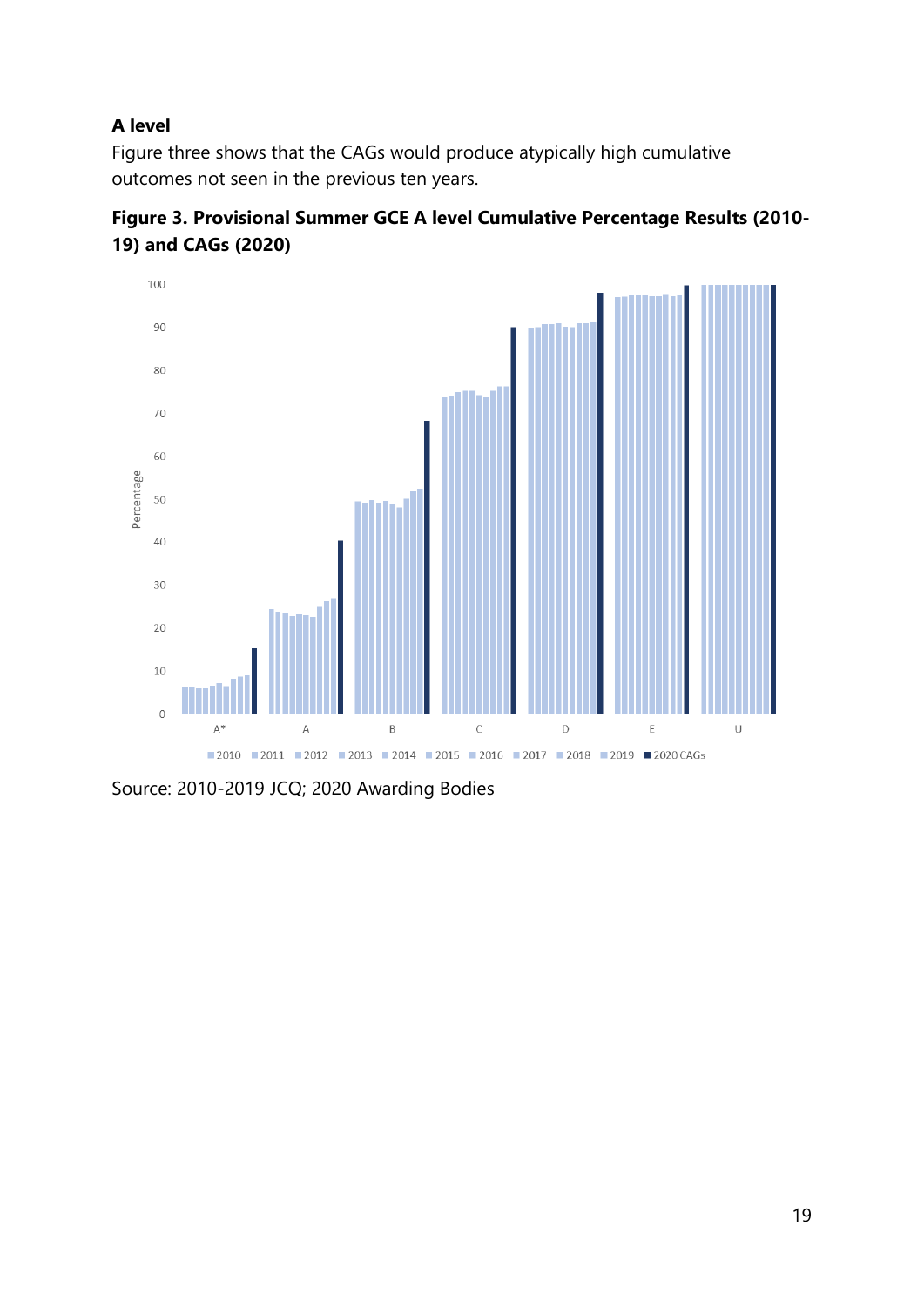Figure four shows the same data on a non-cumulative basis. This shows that the CAGs would produce atypically high outcomes at A\*, A, and B and atypically low outcomes at C, D, E, and U.





Source: 2010-2019 JCQ; 2020 Awarding Bodies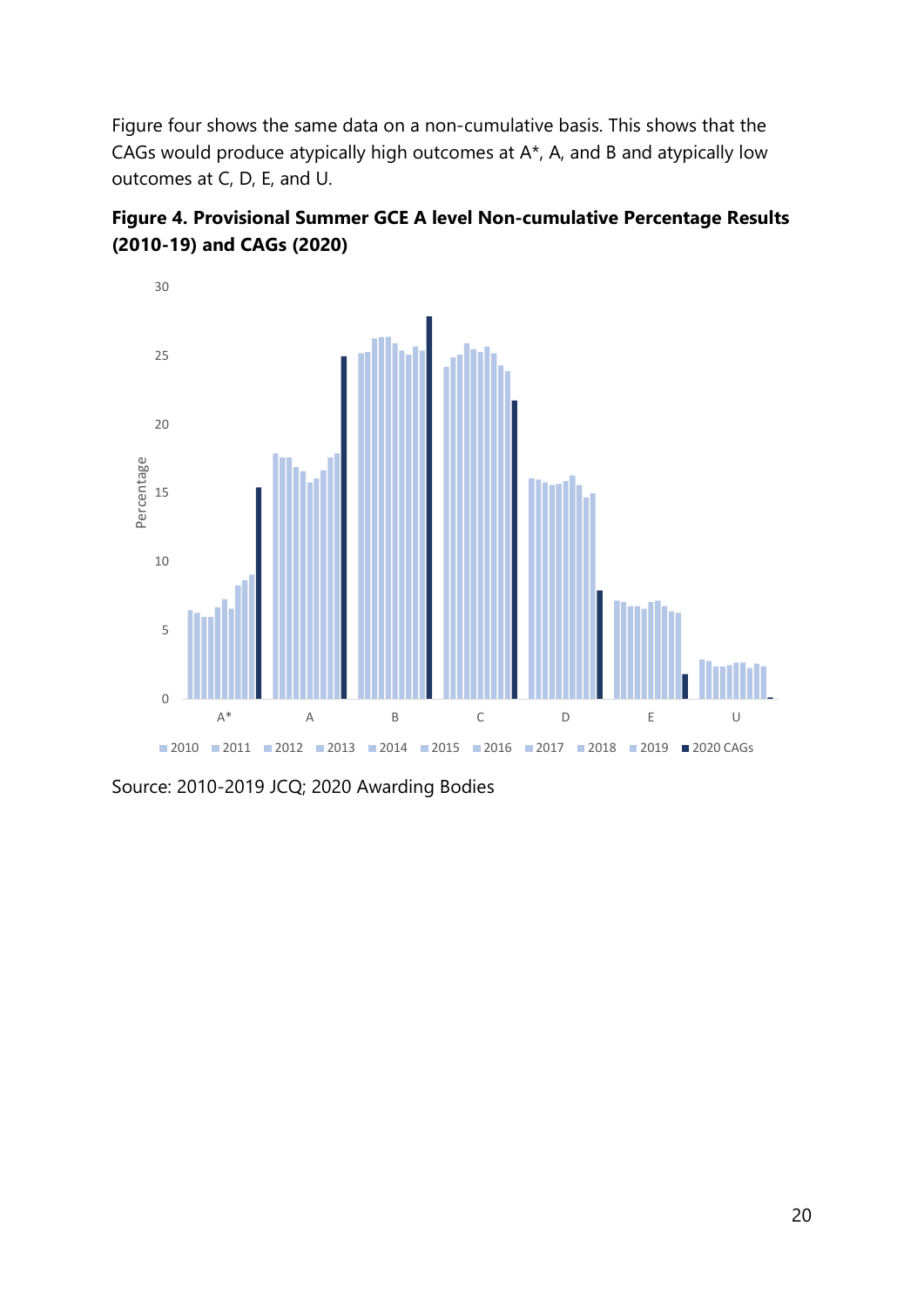Figure five shows the difference (females – males) in cumulative outcomes. This shows that the CAGs would give atypical gender gaps at A, B, D, and E. The gap at  $A^*$ is narrower than in recent years but not atypical when compared to the previous ten years. The gap at C is atypically narrow, but not vastly different to that seen in 2010.

**Figure 5. Gender Gap (F – M), Provisional Summer GCE A level Cumulative Percentage Results (2010-19) and CAGs (2020)**



Source: 2010-2019 JCQ; 2020 Awarding Bodies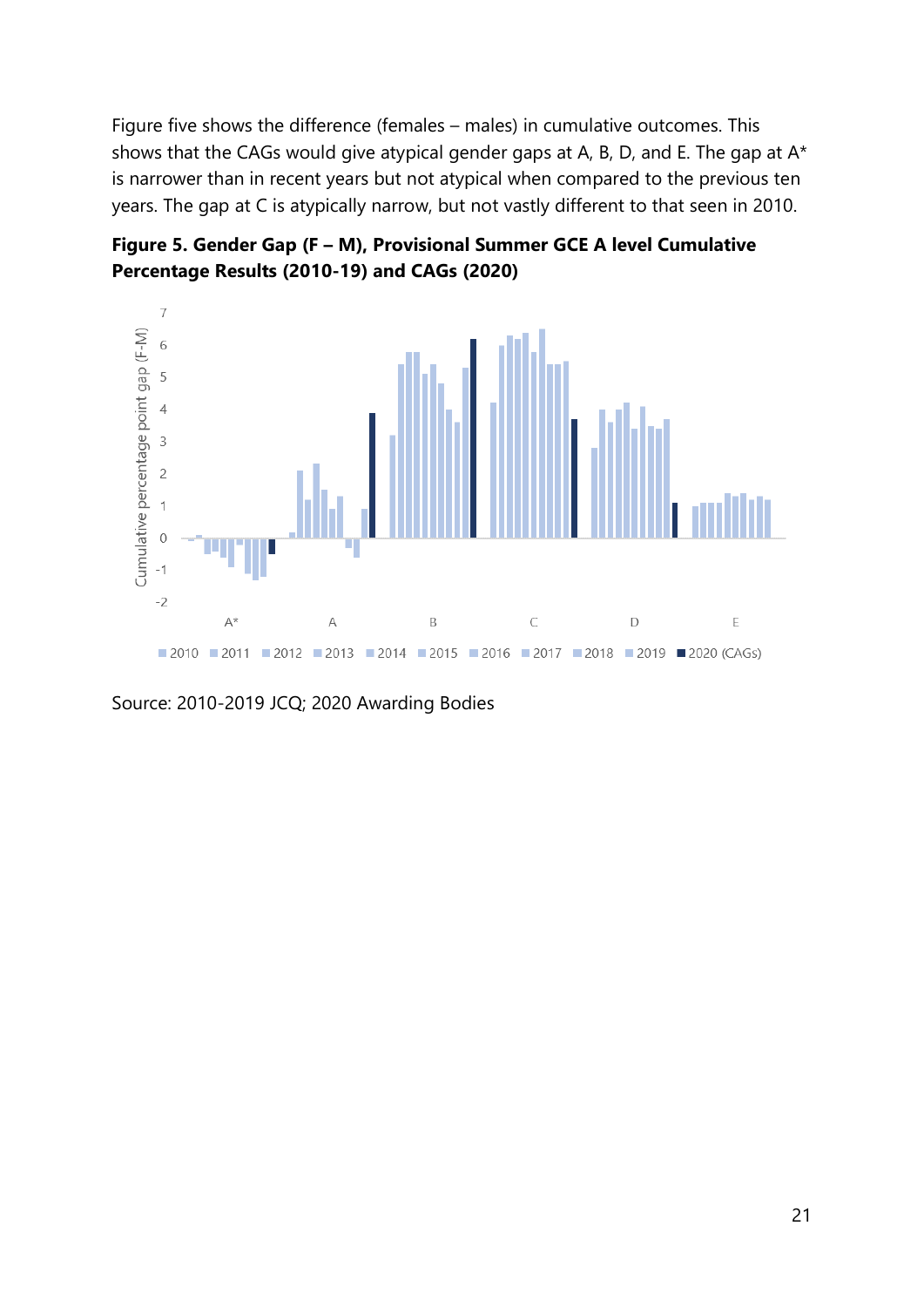Table 1 below shows the final A level grades in relation to CAGs by free school meal status. This shows that across all learners, 42.2% of the final A level grades were lower than the CAGs. For learners eligible for free school meals, 48.1% of the final A level grades were lower than the CAGs, compared to 45.3% for learners not eligible for free school meals.

| <b>Free</b>     |                   |                    |                    |                       |
|-----------------|-------------------|--------------------|--------------------|-----------------------|
| <b>School</b>   |                   |                    |                    |                       |
| <b>Meal</b>     | <b>Lower than</b> |                    | <b>Higher than</b> |                       |
| <b>Status</b>   | <b>CAG</b>        | <b>Same as CAG</b> | <b>CAG</b>         | Grades <sup>(2)</sup> |
| <b>Eligible</b> | 48.1%             | 46.2%              | 5.7%               | 1,285                 |
| <b>Not</b>      | 45.3%             | 50.6%              | 4.1%               | 23,070                |
| eligible        |                   |                    |                    |                       |
| <b>Unknown</b>  | 27.6%             | 68.9%              | 3.5%               | 5,315                 |
| <b>Total</b>    | 42.2%             | 53.7%              | 4.1%               | 29,670                |

**Table 1. Final A level grades in relation to CAGs by eligibility for free school meal status(1), all learners**

Source: Awarding Bodies

- (1) Note that the free school meal eligibility data may not be available for all learners and where it is available it may not be data from the current year.
- (2) Due to the timing of data extracts, the total number of grades in this table may not exactly match the figure presented in other sections of this paper.

Table 1a below shows the final A level grades in relation to the CAGs. This shows that, across all learners, 53.5% of the final grades were the same as the CAGs, and 94.2% were within one grade of the CAG.

## **Table 1a. Final A level grades in relation to CAGs (e.g. Final = C, CAG = B, difference = -1), all learners(1)**

|            | -4      | $-3$ | $-2$  | $-1$   | $\bf{0}$ |       | $\mathbf{2}^r$ | 3    | <b>Total</b> | <b>Within</b><br>one<br>grade |
|------------|---------|------|-------|--------|----------|-------|----------------|------|--------------|-------------------------------|
| Grades     | 15      | 165  | 1,555 | 11,110 | 16,225   | 1,225 | 25             | 5    | 30,315       | 28,555                        |
| Percentage | $0.0\%$ | 0.5% | 5.1%  | 36.7%  | 53.5%    | 4.0%  | 0.1%           | 0.0% | 100.0%       | 94.2%                         |

Source: Awarding Bodies

(1) Please note that the number of grades may not match exactly with other figures due to the timing of data extracts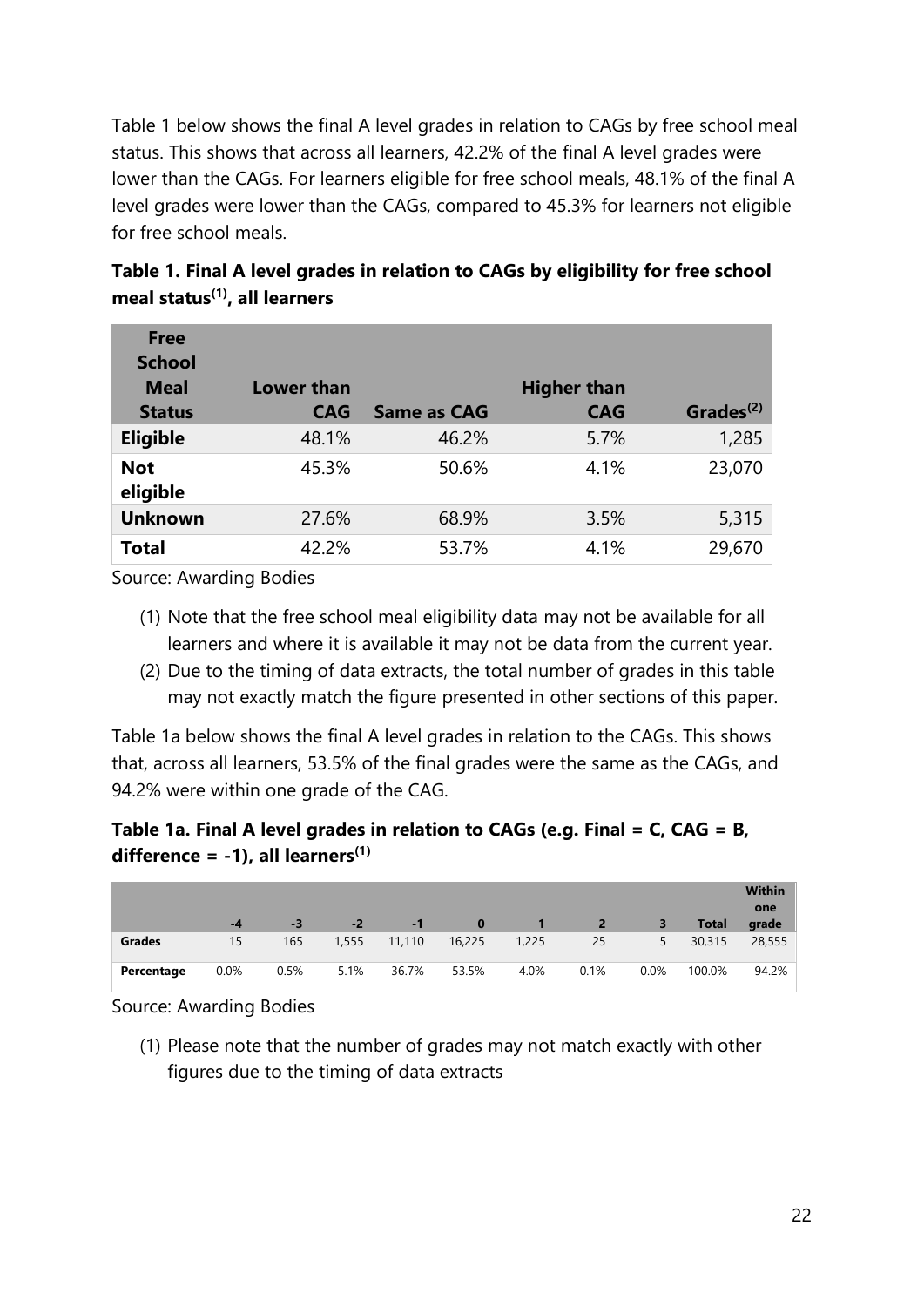**AS**

Figure six shows that the CAGs would produce atypically high cumulative outcomes not seen in the previous ten years. The difference between the CAGs and the 2019 outcomes for AS is larger than that seen in A level CAGs.



**Figure 6. Provisional Summer GCE AS Cumulative Percentage Results (2010-19) and CAGs (2020)**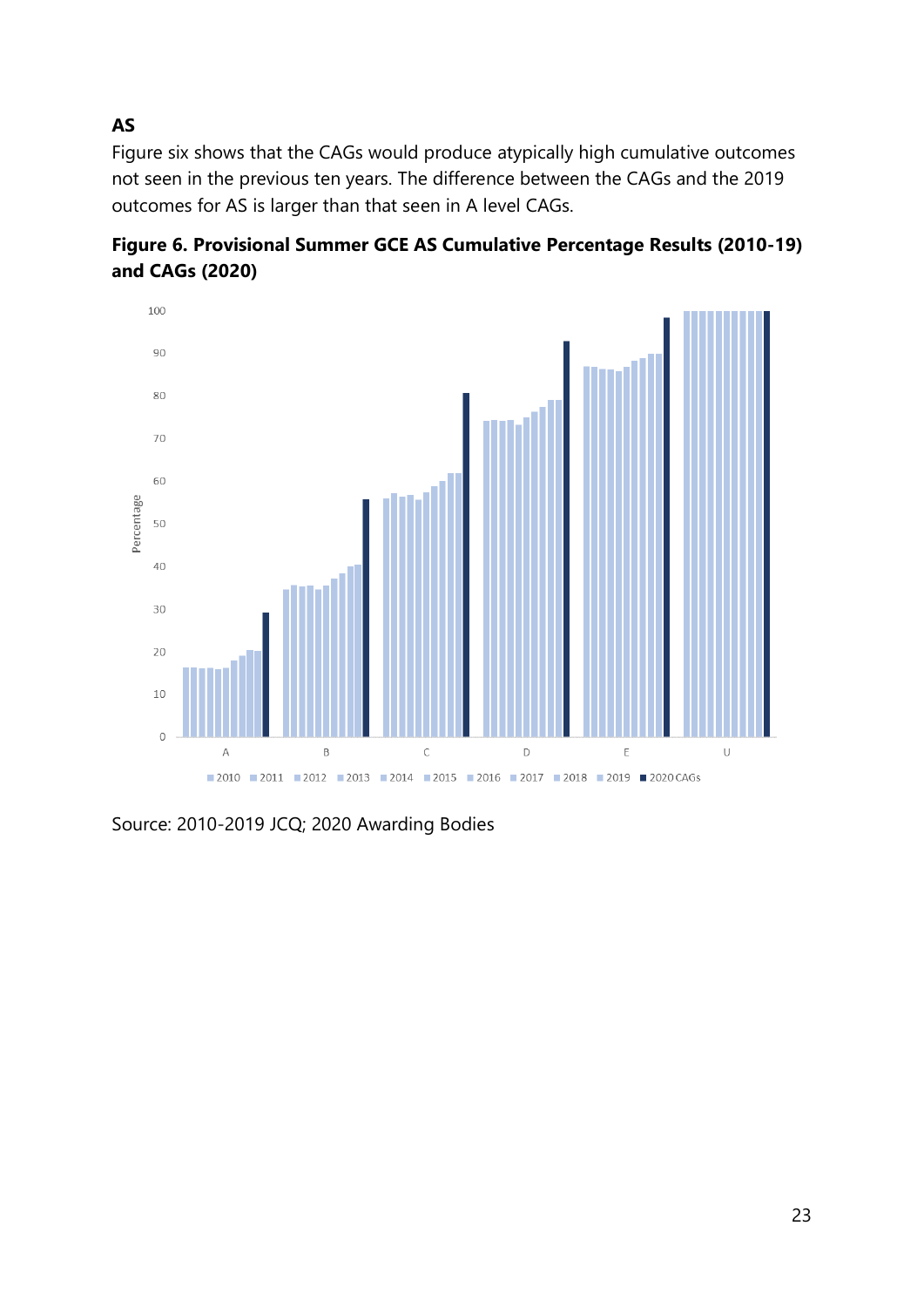Figure seven shows the same data on a non-cumulative basis. This shows that the CAGs would produce atypically high outcomes at A, B, and C, and atypically low outcomes at D, E, and U.





Source: 2010-2019 JCQ; 2020 Awarding Bodies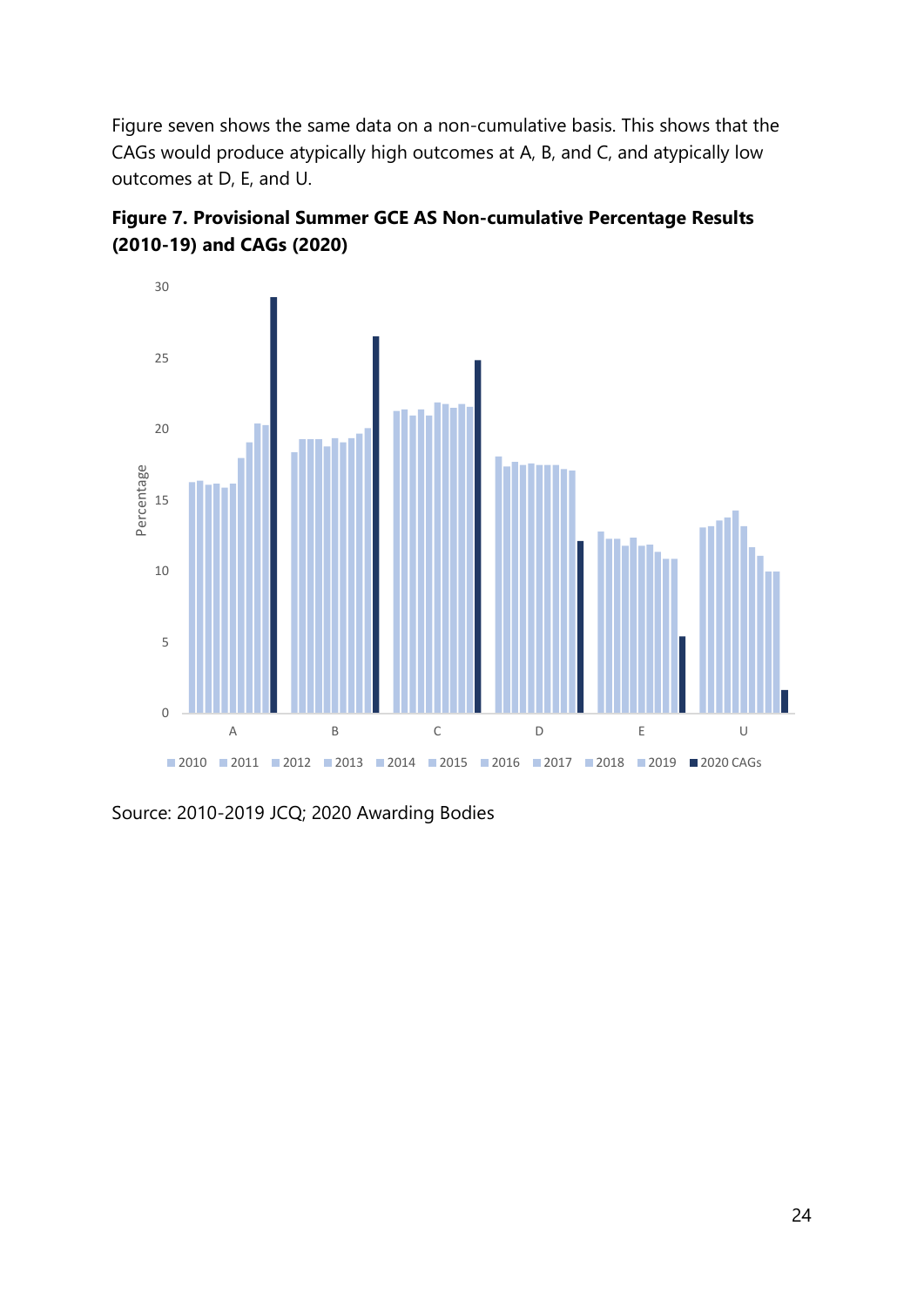Figure eight shows the difference (females – males) in cumulative outcomes. This shows that the CAGs would give atypical gender gaps at A, B, D, and E.





Source: 2010-2019 JCQ; 2020 Awarding Bodies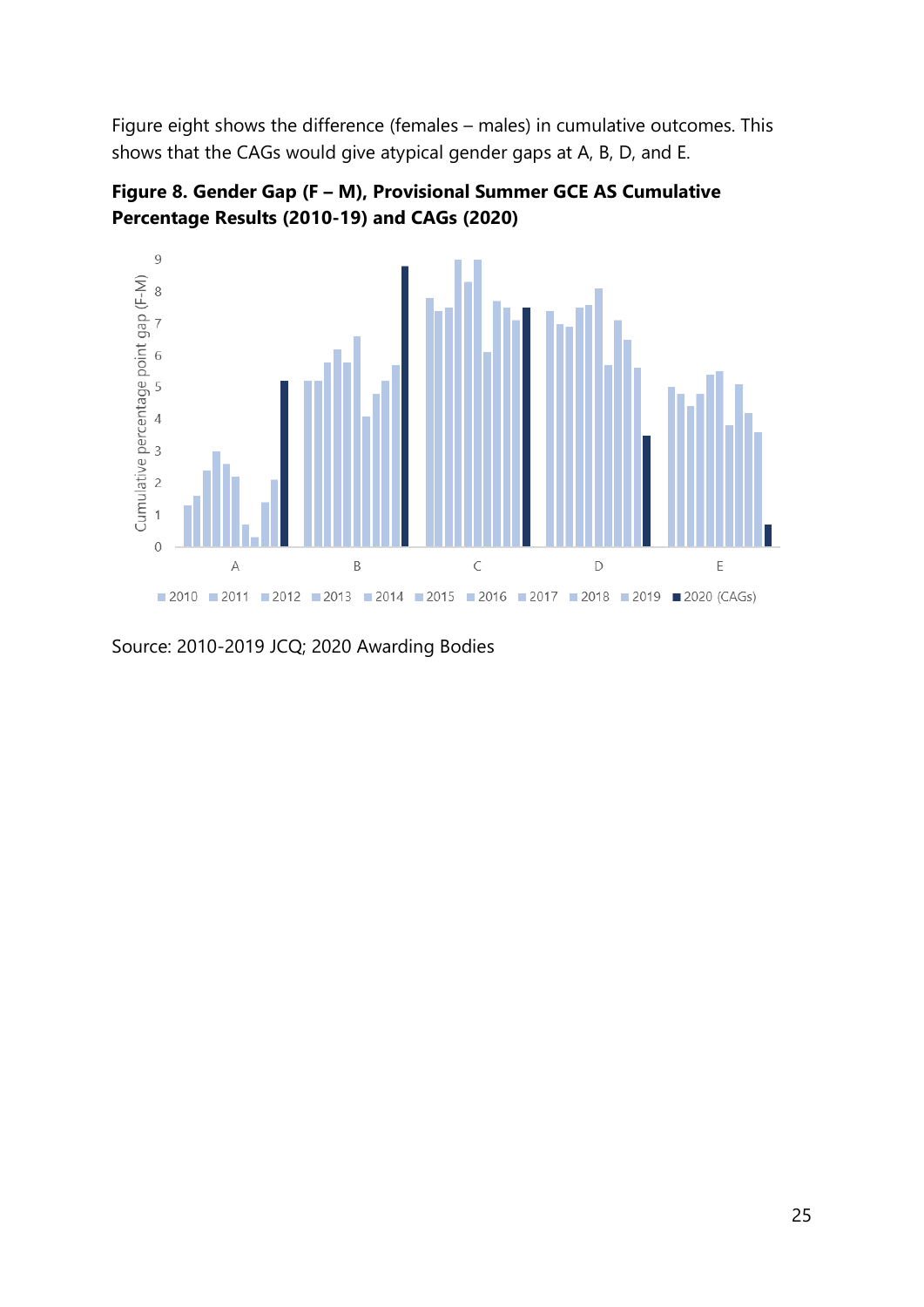Table 2 below shows the final AS grades in relation to CAGs by free school meal status. This shows that across all learners, 42.9% of the final AS grades were lower than the CAGs. For learners eligible for free school meals, 45.7% of the final AS grades were lower than the CAGs, compared to 43.7% for learners not eligible for free school meals.

| <b>Free</b><br><b>School</b><br><b>Meal</b><br><b>Status</b> | <b>Lower than</b><br><b>CAG</b> | <b>Same as CAG</b> | <b>Higher than</b><br><b>CAG</b> | Grades $(2)$ |
|--------------------------------------------------------------|---------------------------------|--------------------|----------------------------------|--------------|
| <b>Eligible</b>                                              | 45.7%                           | 51.7%              | 2.5%                             | 2,215        |
| <b>Not</b>                                                   |                                 |                    |                                  |              |
| eligible                                                     | 43.7%                           | 54.0%              | 2.3%                             | 35,790       |
| <b>Unknown</b>                                               | 36.9%                           | 60.8%              | 2.4%                             | 5,895        |
| <b>Total</b>                                                 | 42.9%                           | 54.8%              | 2.3%                             | 43,900       |

**Table 2. Final AS grades in relation to CAGs by eligibility for free school meal status(1), all learners**

Source: Awarding Bodies

- (1) Note that the free school meal eligibility data may not be available for all learners and where it is available it may not be data from the current year.
- (2) Due to the timing of data extracts, the total number of grades in this table may not exactly match the figure presented in other sections of this paper.

Table 2a below shows the final AS grades in relation to the CAGs. This shows that, across all learners, 54.7% of the final grades were the same as the CAGs, and 89.0% were within one grade of the CAG.

## **Table 2a. Final AS grades in relation to CAGs (e.g. Final = C, CAG = B, difference = -1), all learners(1)**

|               |      |      |       |        |          |       |              |         |              | <b>Within</b><br>one |
|---------------|------|------|-------|--------|----------|-------|--------------|---------|--------------|----------------------|
|               | -4   | $-3$ | $-2$  | -1     | $\bf{0}$ |       | $\mathbf{2}$ |         | <b>Total</b> | grade                |
| <b>Grades</b> | 35   | 765  | 4,120 | 14,340 | 24,545   | 1,030 | 25           | $\star$ | 44,855       | 39,915               |
| Percentage    | 0.1% | 1.7% | 9.2%  | 32.0%  | 54.7%    | 2.3%  | 0.1%         | 0.0%    | 100.0%       | $89.0\%$             |

Source: Awarding Bodies

(1) Please note that the number of grades may not match exactly with other figures due to the timing of data extracts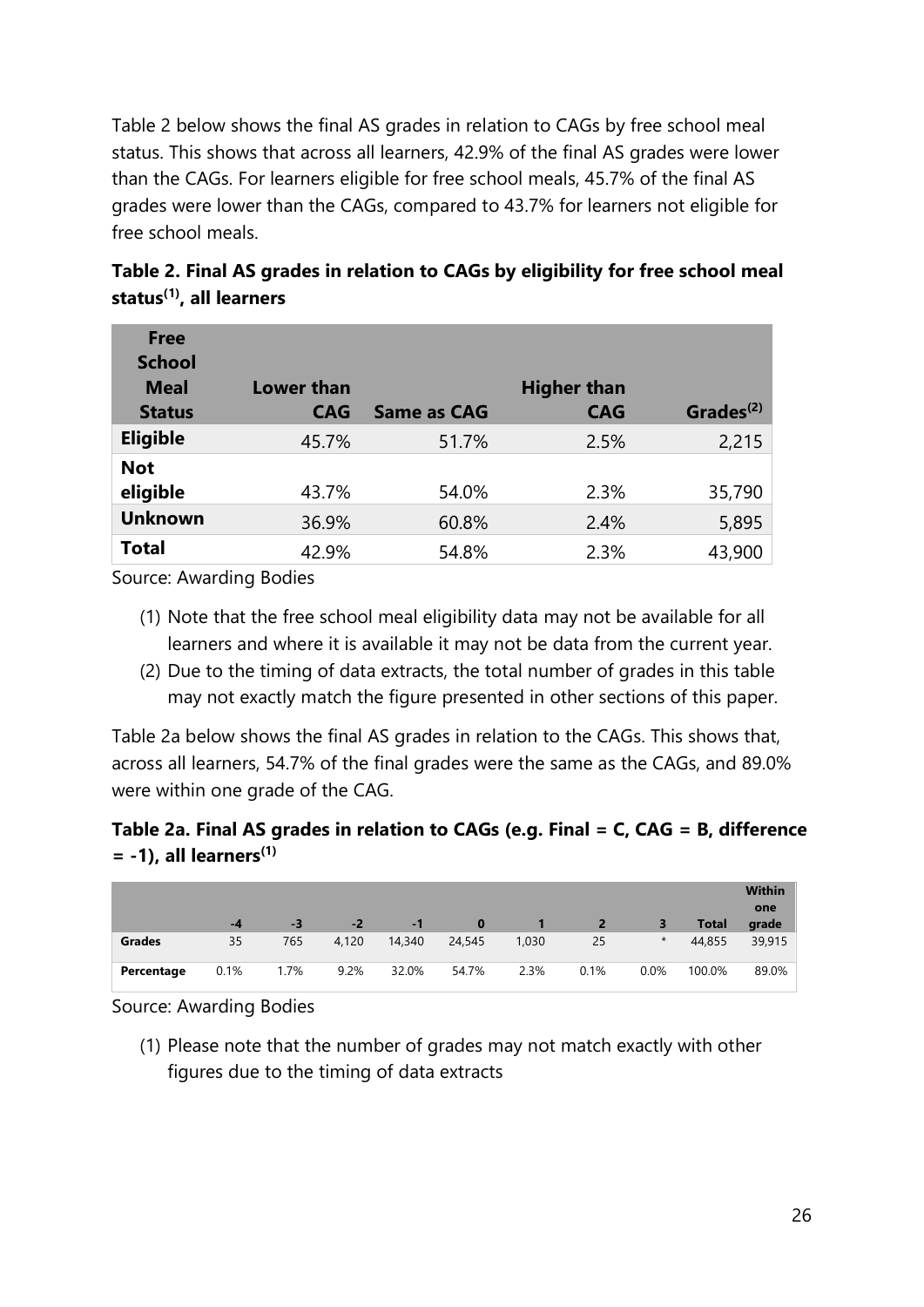#### **Tables**

| Year           | $A^*$ | A    | B    | C    | D    | E    | U     |
|----------------|-------|------|------|------|------|------|-------|
| 2010           | 6.5   | 24.4 | 49.6 | 73.8 | 89.9 | 97.1 | 100.0 |
| 2011           | 6.3   | 23.9 | 49.2 | 74.1 | 90.1 | 97.2 | 100.0 |
| 2012           | 6.0   | 23.6 | 49.9 | 75.0 | 90.8 | 97.6 | 100.0 |
| 2013           | 6.0   | 22.9 | 49.3 | 75.2 | 90.8 | 97.6 | 100.0 |
| 2014           | 6.7   | 23.3 | 49.7 | 75.2 | 90.9 | 97.5 | 100.0 |
| 2015           | 7.3   | 23.1 | 49.0 | 74.3 | 90.2 | 97.3 | 100.0 |
| 2016           | 6.6   | 22.7 | 48.1 | 73.8 | 90.1 | 97.3 | 100.0 |
| 2017           | 8.3   | 25.0 | 50.1 | 75.3 | 90.9 | 97.7 | 100.0 |
| 2018           | 8.7   | 26.3 | 52.0 | 76.3 | 91.0 | 97.4 | 100.0 |
| 2019           | 9.1   | 27.0 | 52.4 | 76.3 | 91.3 | 97.6 | 100.0 |
| 2020<br>(CAGS) | 15.4  | 40.4 | 68.3 | 90.1 | 98.0 | 99.9 | 100.0 |

# **Table 3. Provisional Summer GCE A level Cumulative Percentage Results (2010- 19) and CAGs (2020)**

Source: 2010-2019 JCQ; 2020 Awarding Bodies

## **Table 4. Provisional Summer GCE A level Non-cumulative Percentage Results (2010-19) and CAGs (2020)**

| Year           | $A^*$ | A    | B    | $\mathsf{C}$ | D    | E   | U   |
|----------------|-------|------|------|--------------|------|-----|-----|
| 2010           | 6.5   | 17.9 | 25.2 | 24.2         | 16.1 | 7.2 | 2.9 |
| 2011           | 6.3   | 17.6 | 25.3 | 24.9         | 16.0 | 7.1 | 2.8 |
| 2012           | 6.0   | 17.6 | 26.3 | 25.1         | 15.8 | 6.8 | 2.4 |
| 2013           | 6.0   | 16.9 | 26.4 | 25.9         | 15.6 | 6.8 | 2.4 |
| 2014           | 6.7   | 16.6 | 26.4 | 25.5         | 15.7 | 6.6 | 2.5 |
| 2015           | 7.3   | 15.8 | 25.9 | 25.3         | 15.9 | 7.1 | 2.7 |
| 2016           | 6.6   | 16.1 | 25.4 | 25.7         | 16.3 | 7.2 | 2.7 |
| 2017           | 8.3   | 16.7 | 25.1 | 25.2         | 15.6 | 6.8 | 2.3 |
| 2018           | 8.7   | 17.6 | 25.7 | 24.3         | 14.7 | 6.4 | 2.6 |
| 2019           | 9.1   | 17.9 | 25.4 | 23.9         | 15.0 | 6.3 | 2.4 |
| 2020<br>(CAGs) | 15.4  | 25.0 | 27.9 | 21.8         | 7.9  | 1.9 | 0.2 |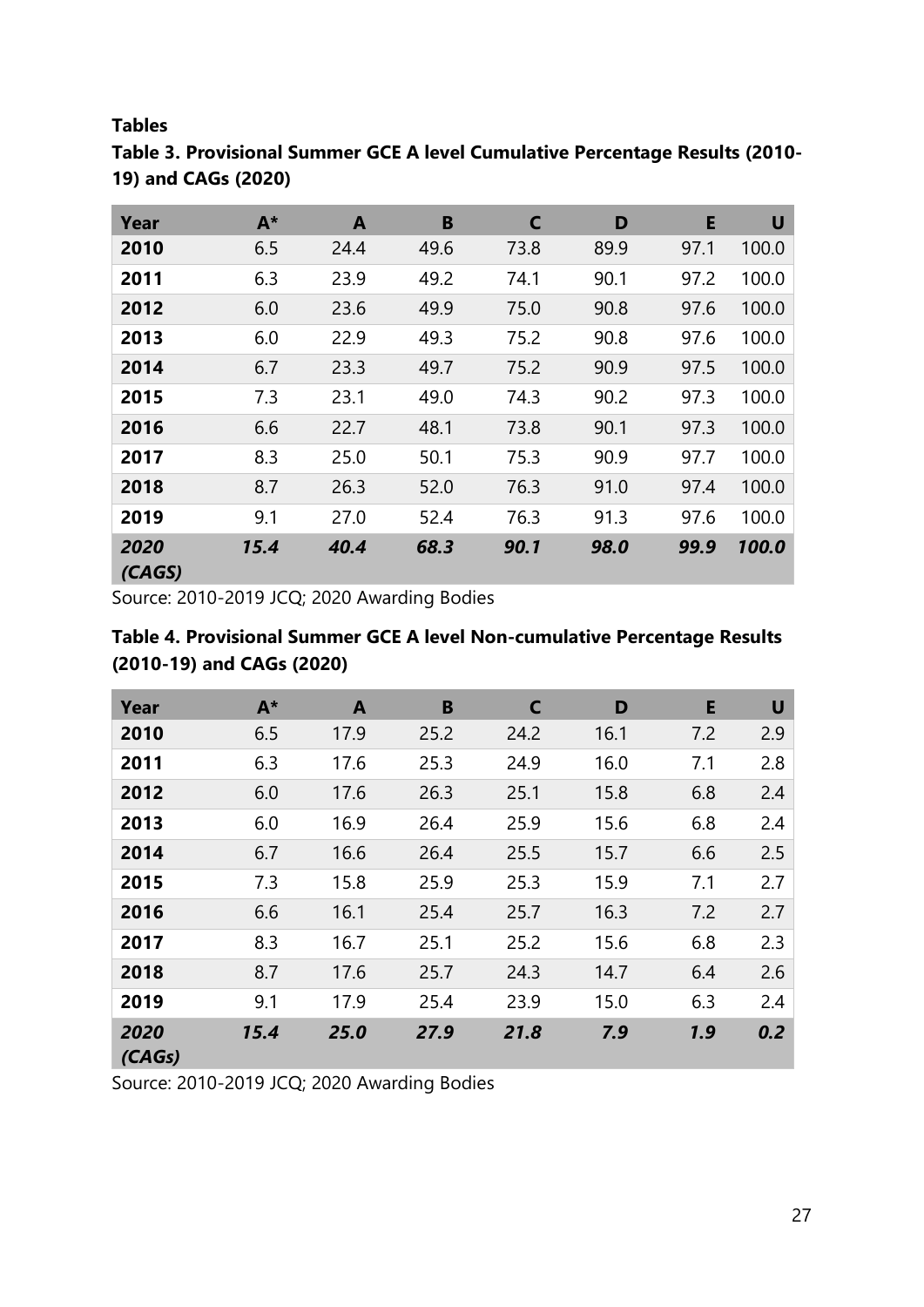**Table 5. Provisional Summer GCE A level Non-cumulative Percentage Results (2010-19) and CAGs (2020) (gap is in percentage points)**

| Year   |               | $A^*$                 | $\mathbf{A}$ | $\mathbf B$ | C    | D    | E    | U     |
|--------|---------------|-----------------------|--------------|-------------|------|------|------|-------|
| 2010   | Female        | 6.5                   | 24.5         | 51.0        | 75.7 | 91.1 | 97.5 | 100.0 |
|        | Male          | 6.6                   | 24.3         | 47.8        | 71.5 | 88.3 | 96.5 | 100.0 |
|        | Gap (F-M)     | $-0.1$                | 0.2          | 3.2         | 4.2  | 2.8  | 1.0  | 0.0   |
| 2011   | Female        | 6.3                   | 24.8         | 51.6        | 76.8 | 91.9 | 97.7 | 100.0 |
|        | Male          | 6.2                   | 22.7         | 46.2        | 70.8 | 87.9 | 96.6 | 100.0 |
|        | Gap (F-M)     | 0.1                   | 2.1          | 5.4         | 6.0  | 4.0  | 1.1  | 0.0   |
| 2012   | Female        | 5.8                   | 24.1         | 52.5        | 77.8 | 92.4 | 98.0 | 100.0 |
|        | Male          | 6.3                   | 22.9         | 46.7        | 71.5 | 88.8 | 96.9 | 100.0 |
|        | Gap (F-M)     | $-0.5$                | 1.2          | 5.8         | 6.3  | 3.6  | 1.1  | 0.0   |
| 2013   | Female        | 5.8                   | 23.9         | 51.9        | 78.0 | 92.6 | 98.1 | 100.0 |
|        | Male          | 6.2                   | 21.6         | 46.1        | 71.8 | 88.6 | 97.0 | 100.0 |
|        | Gap (F-M)     | $-0.4$                | 2.3          | 5.8         | 6.2  | 4.0  | 1.1  | 0.0   |
| 2014   | Female        | 6.5                   | 24.0         | 52.0        | 78.1 | 92.8 | 98.1 | 100.0 |
|        | Male          | 7.1                   | 22.5         | 46.9        | 71.7 | 88.6 | 96.7 | 100.0 |
|        | Gap (F-M)     | $-0.6$                | 1.5          | 5.1         | 6.4  | 4.2  | 1.4  | 0.0   |
| 2015   | Female        | 6.9                   | 23.5         | 51.4        | 76.9 | 91.7 | 97.9 | 100.0 |
|        | Male          | 7.8                   | 22.6         | 46.0        | 71.1 | 88.3 | 96.6 | 100.0 |
|        | Gap (F-M)     | $-0.9$                | 0.9          | 5.4         | 5.8  | 3.4  | 1.3  | 0.0   |
| 2016   | Female        | 6.5                   | 23.3         | 50.2        | 76.6 | 91.8 | 97.8 | 99.9  |
|        | Male          | 6.7                   | 22.0         | 45.4        | 70.1 | 87.7 | 96.4 | 99.9  |
|        | Gap (F-M)     | $-0.2$                | 1.3          | 4.8         | 6.5  | 4.1  | 1.4  | 0.0   |
| 2017   | Female        | 7.8                   | 24.9         | 51.9        | 77.7 | 92.4 | 98.2 | 100.0 |
|        | Male          | 8.9                   | 25.2         | 47.9        | 72.3 | 88.9 | 97.0 | 100.0 |
|        | Gap (F-M)     | $-1.1$                | $-0.3$       | 4.0         | 5.4  | 3.5  | 1.2  | 0.0   |
| 2018   | Female        | 8.1                   | 26.0         | 53.6        | 78.7 | 92.5 | 98.0 | 100.0 |
|        | Male          | 9.4                   | 26.6         | 50.0        | 73.3 | 89.1 | 96.7 | 100.0 |
|        | Gap (F-M)     | $-1.3$                | $-0.6$       | 3.6         | 5.4  | 3.4  | 1.3  | 0.0   |
| 2019   | Female        | 8.6                   | 27.4         | 54.7        | 78.7 | 92.9 | 98.1 | 100.0 |
|        | Male          | 9.8                   | 26.5         | 49.4        | 73.2 | 89.2 | 96.9 | 100.0 |
|        | Gap (F-M)     | $-1.2$                | 0.9          | 5.3         | 5.5  | 3.7  | 1.2  | 0.0   |
| 2020   | <b>Female</b> | 15.                   | 42.1         | 71.0        | 91.7 | 98.5 | 99.9 | 100.0 |
| (CAGs) |               | 2                     |              |             |      |      |      |       |
|        | <b>Male</b>   | 15.<br>$\overline{7}$ | 38.2         | 64.8        | 88.0 | 97.4 | 99.9 | 100.0 |
|        | Gap (F-M)     | $-0.5$                | 3.9          | 6.2         | 3.7  | 1.1  | 0.0  | 0.0   |
|        |               |                       |              |             |      |      |      |       |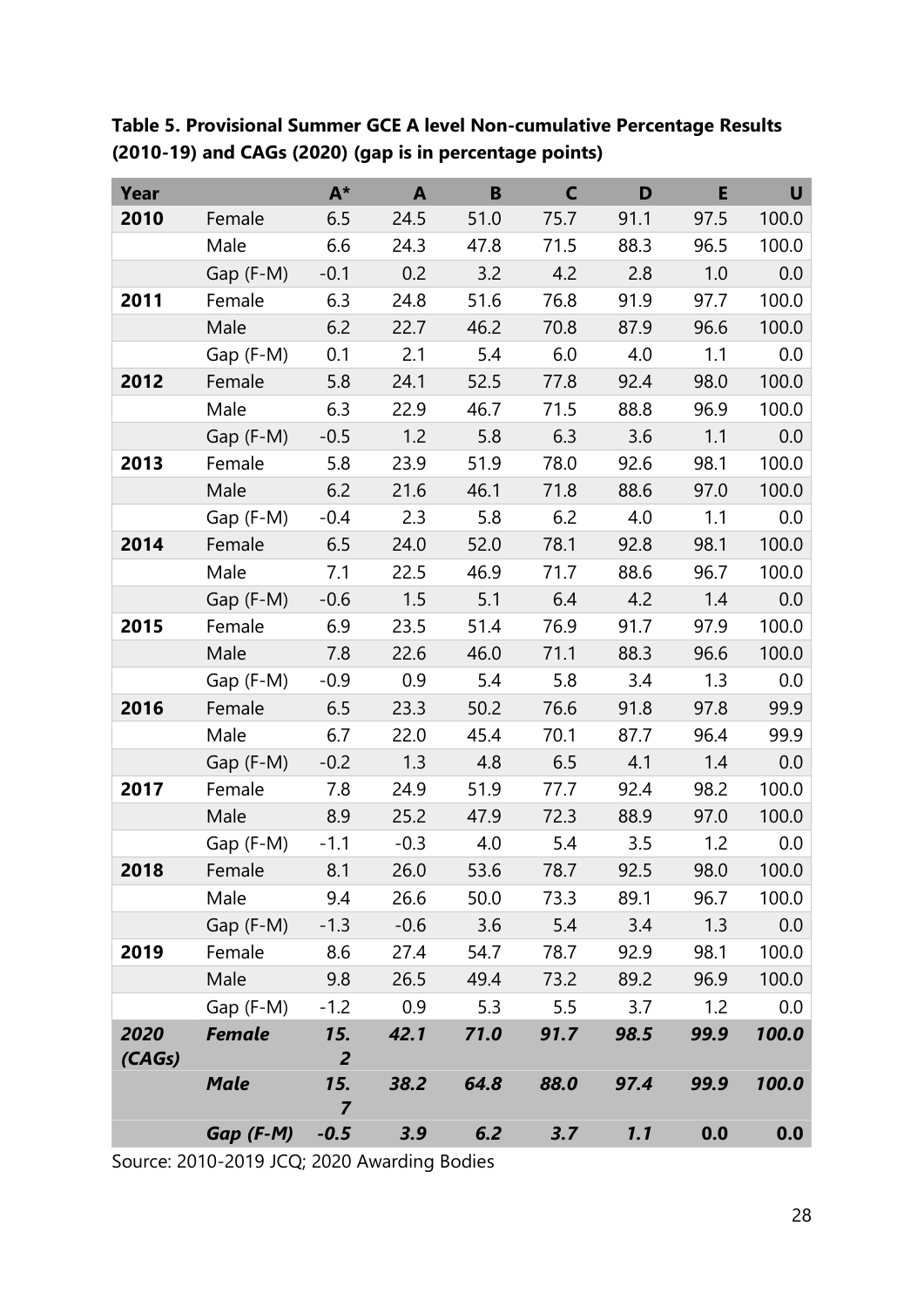| Year           | A    | B    | C    | D    | E    | U     |
|----------------|------|------|------|------|------|-------|
| 2010           | 16.3 | 34.7 | 56.0 | 74.1 | 86.9 | 100.0 |
| 2011           | 16.4 | 35.7 | 57.1 | 74.5 | 86.8 | 100.0 |
| 2012           | 16.1 | 35.4 | 56.4 | 74.1 | 86.4 | 100.0 |
| 2013           | 16.2 | 35.5 | 56.9 | 74.4 | 86.2 | 100.0 |
| 2014           | 15.9 | 34.7 | 55.7 | 73.3 | 85.7 | 100.0 |
| 2015           | 16.2 | 35.6 | 57.5 | 75.0 | 86.8 | 100.0 |
| 2016           | 18.0 | 37.1 | 58.9 | 76.4 | 88.3 | 100.0 |
| 2017           | 19.1 | 38.5 | 60.0 | 77.5 | 88.9 | 100.0 |
| 2018           | 20.4 | 40.1 | 61.9 | 79.1 | 90.0 | 100.0 |
| 2019           | 20.3 | 40.4 | 62.0 | 79.1 | 90.0 | 100.0 |
| 2020<br>(CAGs) | 29.3 | 55.9 | 80.7 | 92.9 | 98.3 | 100.0 |

**Table 6. Provisional Summer GCE AS Cumulative Percentage Results (2010-19) and CAGs (2020)**

Source: 2010-2019 JCQ; 2020 Awarding Bodies

| Table 7. Provisional Summer GCE AS Non-cumulative Percentage Results (2010- |  |
|-----------------------------------------------------------------------------|--|
| 19) and CAGs (2020)                                                         |  |

| Year           | A    | B    | C    | D    | E    | U    |
|----------------|------|------|------|------|------|------|
| 2010           | 16.3 | 18.4 | 21.3 | 18.1 | 12.8 | 13.1 |
| 2011           | 16.4 | 19.3 | 21.4 | 17.4 | 12.3 | 13.2 |
| 2012           | 16.1 | 19.3 | 21.0 | 17.7 | 12.3 | 13.6 |
| 2013           | 16.2 | 19.3 | 21.4 | 17.5 | 11.8 | 13.8 |
| 2014           | 15.9 | 18.8 | 21.0 | 17.6 | 12.4 | 14.3 |
| 2015           | 16.2 | 19.4 | 21.9 | 17.5 | 11.8 | 13.2 |
| 2016           | 18.0 | 19.1 | 21.8 | 17.5 | 11.9 | 11.7 |
| 2017           | 19.1 | 19.4 | 21.5 | 17.5 | 11.4 | 11.1 |
| 2018           | 20.4 | 19.7 | 21.8 | 17.2 | 10.9 | 10.0 |
| 2019           | 20.3 | 20.1 | 21.6 | 17.1 | 10.9 | 10.0 |
| 2020<br>(CAGs) | 29.3 | 26.6 | 24.9 | 12.2 | 5.5  | 1.7  |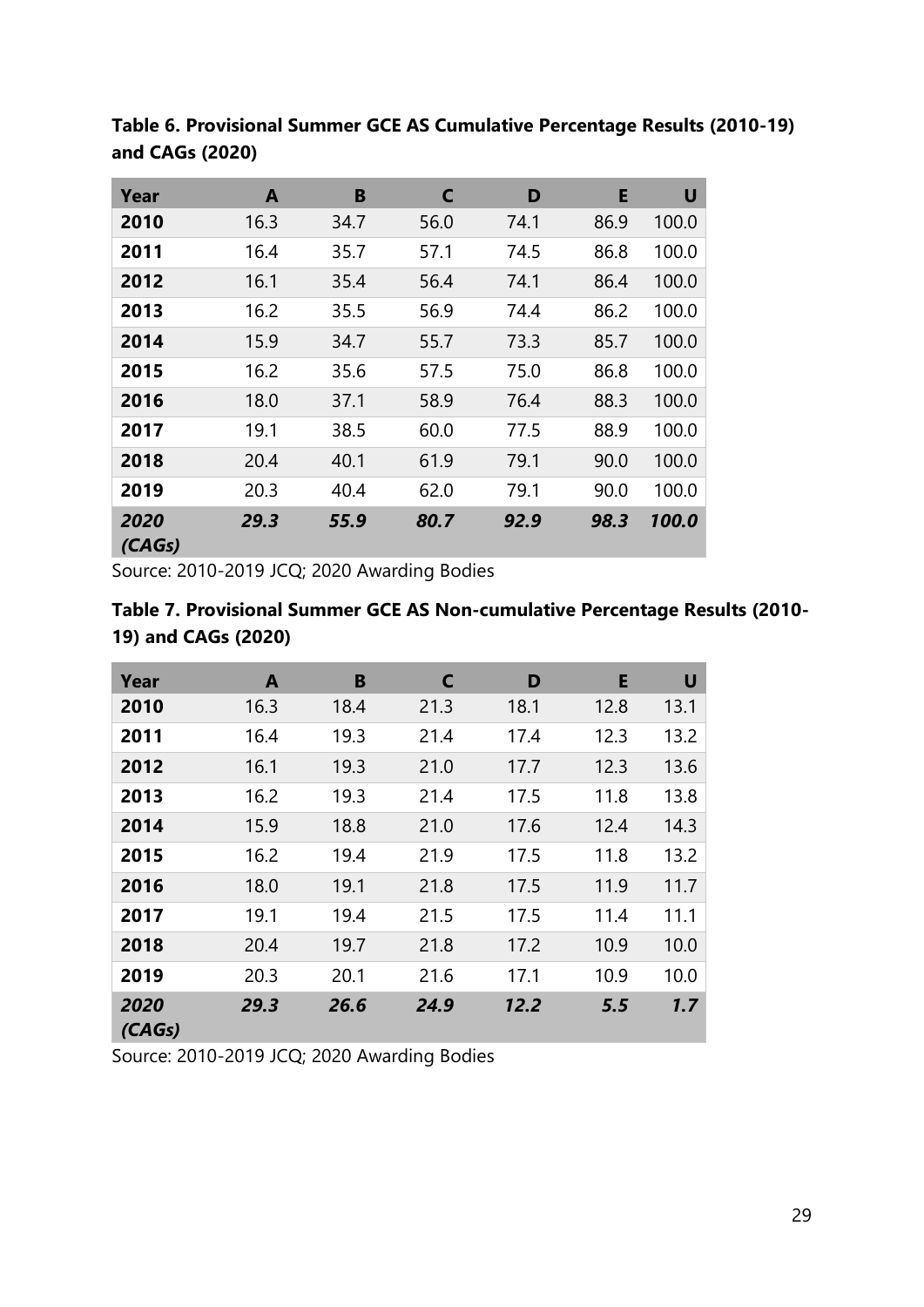**Table 8. Provisional Summer GCE AS Non-cumulative Percentage Results (2010- 19) and CAGs (2020) (gap is in percentage points)**

| Year   |               | $\mathbf{A}$ | B    | $\mathsf{C}$ | D    | E    | U     |
|--------|---------------|--------------|------|--------------|------|------|-------|
| 2010   | Female        | 16.9         | 37.1 | 59.6         | 77.5 | 89.2 | 100.0 |
|        | Male          | 15.6         | 31.9 | 51.8         | 70.1 | 84.2 | 100.0 |
|        | Gap (F-M)     | 1.3          | 5.2  | 7.8          | 7.4  | 5.0  | 0.0   |
| 2011   | Female        | 17.1         | 38.1 | 60.5         | 77.7 | 89.0 | 100.0 |
|        | Male          | 15.5         | 32.9 | 53.1         | 70.7 | 84.2 | 100.0 |
|        | Gap (F-M)     | 1.6          | 5.2  | 7.4          | 7.0  | 4.8  | 0.0   |
| 2012   | Female        | 17.2         | 38.1 | 59.9         | 77.3 | 88.4 | 100.0 |
|        | Male          | 14.8         | 32.3 | 52.4         | 70.4 | 84.0 | 100.0 |
|        | Gap (F-M)     | 2.4          | 5.8  | 7.5          | 6.9  | 4.4  | 0.0   |
| 2013   | Female        | 17.6         | 38.4 | 61.0         | 77.8 | 88.4 | 100.0 |
|        | Male          | 14.6         | 32.2 | 52.0         | 70.3 | 83.6 | 100.0 |
|        | Gap (F-M)     | 3.0          | 6.2  | 9.0          | 7.5  | 4.8  | 0.0   |
| 2014   | Female        | 17.1         | 37.4 | 59.5         | 76.8 | 88.2 | 100.0 |
|        | Male          | 14.5         | 31.6 | 51.2         | 69.2 | 82.8 | 100.0 |
|        | Gap (F-M)     | 2.6          | 5.8  | 8.3          | 7.6  | 5.4  | 0.0   |
| 2015   | Female        | 17.2         | 38.5 | 61.5         | 78.6 | 89.3 | 100.0 |
|        | Male          | 15.0         | 31.9 | 52.5         | 70.5 | 83.8 | 100.0 |
|        | Gap (F-M)     | 2.2          | 6.6  | 9.0          | 8.1  | 5.5  | 0.0   |
| 2016   | Female        | 18.3         | 38.9 | 61.6         | 79.0 | 90.0 | 100.0 |
|        | Male          | 17.6         | 34.8 | 55.5         | 73.3 | 86.2 | 100.0 |
|        | Gap (F-M)     | 0.7          | 4.1  | 6.1          | 5.7  | 3.8  | 0.0   |
| 2017   | Female        | 19.3         | 40.6 | 63.5         | 80.7 | 91.2 | 100.0 |
|        | Male          | 19.0         | 35.8 | 55.8         | 73.6 | 86.1 | 100.0 |
|        | Gap (F-M)     | 0.3          | 4.8  | 7.7          | 7.1  | 5.1  | 0.0   |
| 2018   | Female        | 21.0         | 42.4 | 65.2         | 82.0 | 91.9 | 100.0 |
|        | Male          | 19.6         | 37.2 | 57.7         | 75.5 | 87.7 | 100.0 |
|        | Gap (F-M)     | 1.4          | 5.2  | 7.5          | 6.5  | 4.2  | 0.0   |
| 2019   | Female        | 21.2         | 42.9 | 65.1         | 81.5 | 91.6 | 100.0 |
|        | Male          | 19.1         | 37.2 | 58.0         | 75.9 | 88.0 | 100.0 |
|        | Gap (F-M)     | 2.1          | 5.7  | 7.1          | 5.6  | 3.6  | 0.0   |
| 2020   | <b>Female</b> | 31.6         | 59.7 | 84.0         | 94.4 | 98.6 | 100.0 |
| (CAGs) |               |              |      |              |      |      |       |
|        | <b>Male</b>   | 26.4         | 50.9 | 76.5         | 90.9 | 97.9 | 100.0 |
|        | Gap (F-M)     | 5.2          | 8.8  | 7.5          | 3.5  | 0.7  | 0.0   |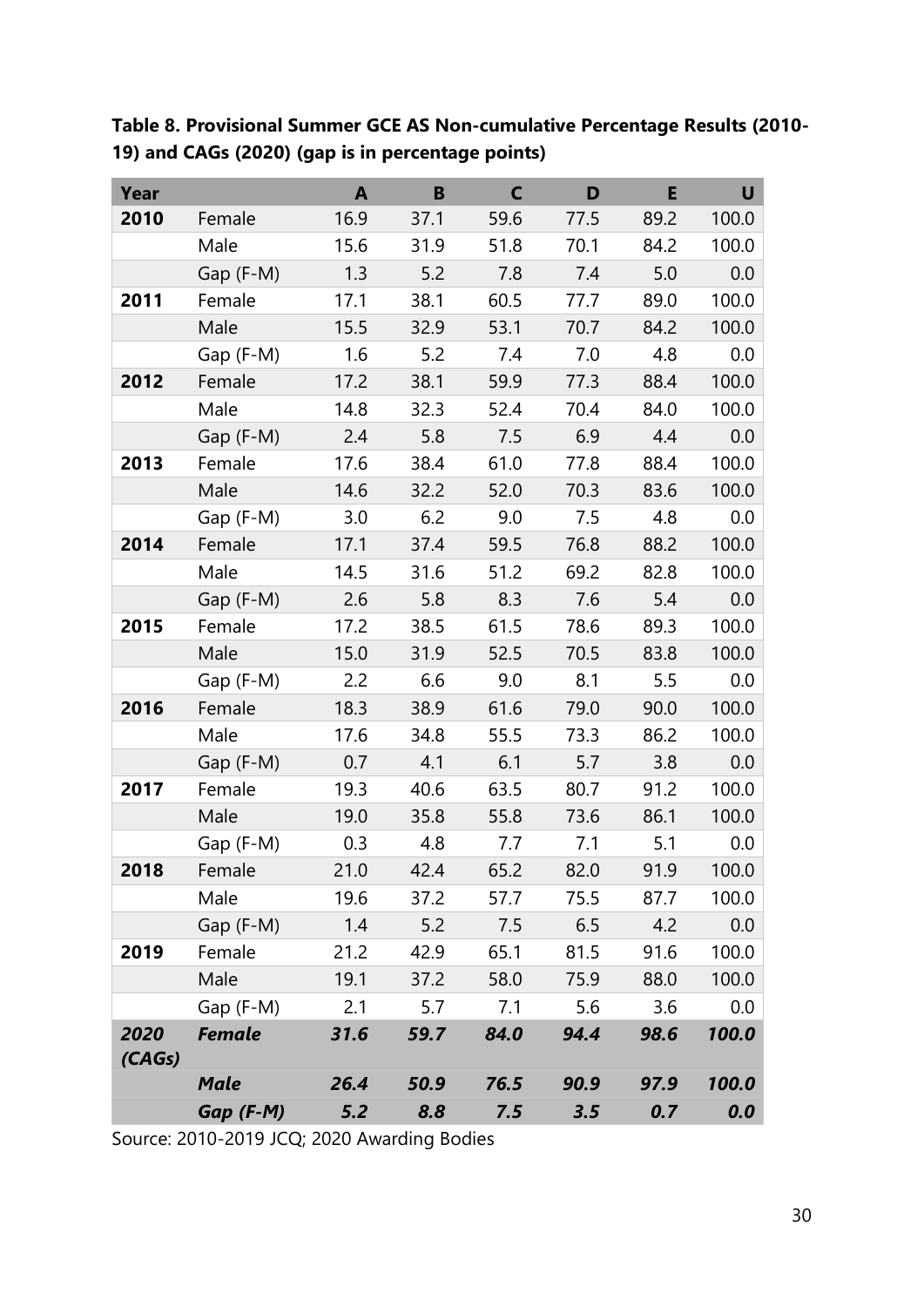# **Annex C: Initial Equalities Impact Analysis**

In the sections below, further detail is given on the initial attainment gap analysis. The attainment gaps for eligibility for free school meals, gender and age are analysed.

It was not possible to robustly analyse the attainment gaps by ethnicity as in most broad ethnicity groups the number of learners is insufficient to support a robust initial analysis (see Table 9) and will require a more detailed analysis to account better for small sample sizes and confounding factors.

| <b>Broad Ethnicity</b>                           | Percentage |
|--------------------------------------------------|------------|
| <b>Asian/Asian British</b>                       | 2.6        |
| <b>Black/African/Caribbean/Blac</b><br>k British | 0.7        |
| <b>Mixed/Multiple ethnic groups</b>              | 2.1        |
| <b>Other Ethnic group</b>                        | 1.0        |
| Unknown or not stated                            | 0.5        |
| <b>White</b>                                     | 93.1       |
| Total                                            |            |

#### **Table 9. Broad Ethnicity(1) of all learners in 2020 data**

Source: Welsh Government

(1) Categorised as per Government Statistical Service advice [\(https://gss.civilservice.gov.uk/policy-store/ethnicity/#wales-\)](https://gss.civilservice.gov.uk/policy-store/ethnicity/#wales-).

It should be noted that the data for eligibility for free school meals is the most recent available, however, for some learners this data will be from when they were in Yr11 and so is not current for all learners.

To provide a historical context for the attainment gaps data from the Welsh Examinations Database and Pupil Level Annual School Census (WEDPLASC) was used. To ensure comparability, the 2020 data was subset to only those centres that were also present in the WEDPLASC data. This means that the following analyses are based on learners in maintained centres. However, an analysis of the data shows that the data accounts for a reasonable proportion of the all-learner data.

It is important to note that differences in attainment between groups of learners may arise due to differences in the underlying ability of the learners and so when analysing attainment gaps it is helpful to take account of any changes in ability in an ability-adjusted analysis. It was not possible to produce this detailed ability-adjusted analysis here and so only high-level overall differences in attainment are presented in this initial analysis. The attainment gaps below should be interpreted carefully as they have not been ability adjusted.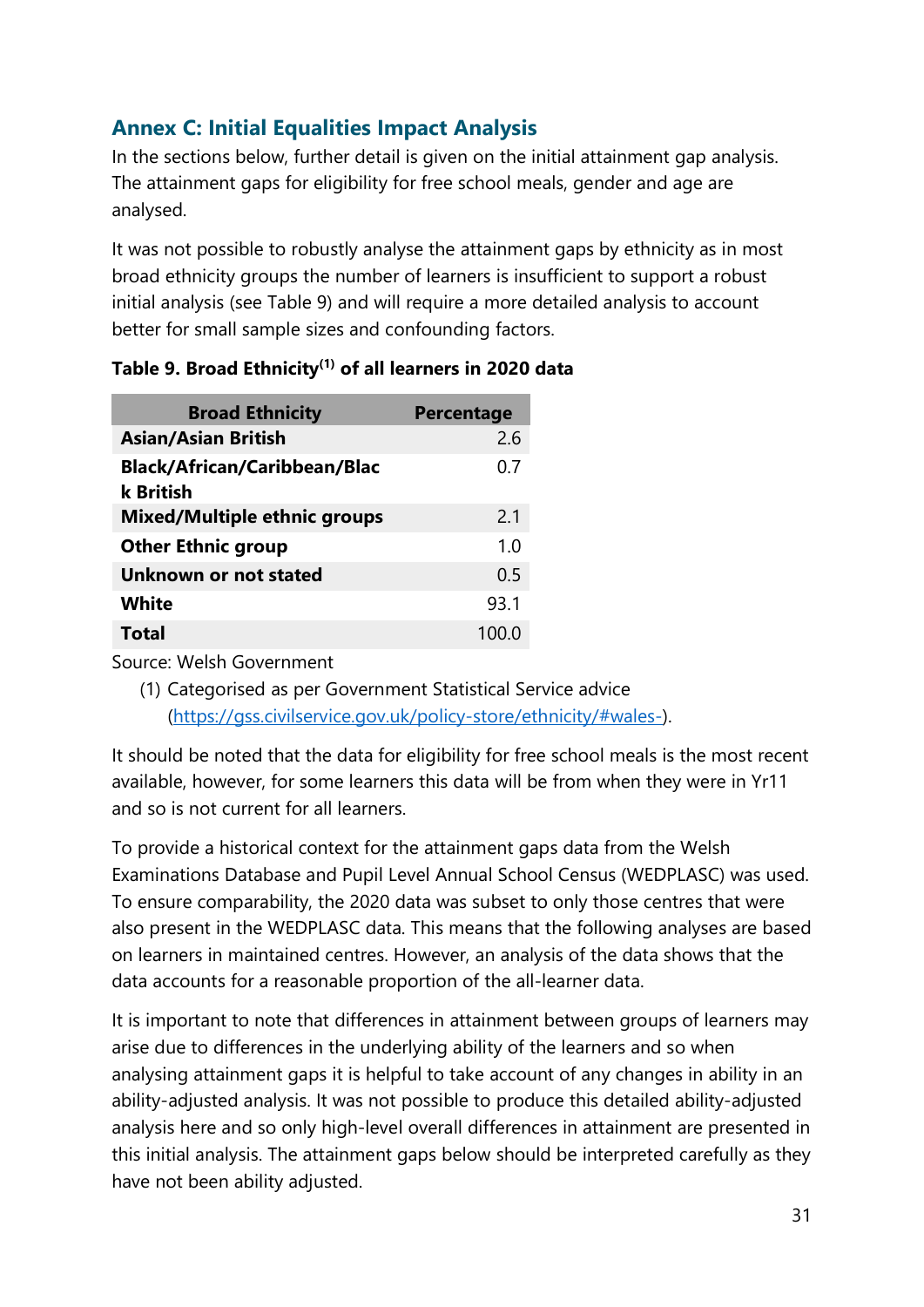### **A level**

In the charts and tables below the data for the U category appear empty. The U category is the final category in a cumulative analysis and so it is included to be transparent and consistent with similar presentations from other organisations. It appears empty because all learners receive at least a U so there are not gaps at U.

### Eligibility for Free School Meals

Table 10 shows that the following data accounts for over half of the all-learner data.

| Table 10. A level, Free School Meal attainment gap (Not EFSM – EFSM), 18yo, |  |
|-----------------------------------------------------------------------------|--|
| Summer, Maintained centres in 2015-2020 data                                |  |

|                                                 | 2015   | 2016         | 2017       | 2018   | 2019       | 2020                    |
|-------------------------------------------------|--------|--------------|------------|--------|------------|-------------------------|
| <b>Centres</b>                                  | 155    | 155          | 140        | 140    | 140        | 145                     |
| 18yo data                                       | 23,385 | 23,215       | 20,66<br>5 | 19,770 | 19,23      | 18,67<br>5              |
| All learners data                               | 36,035 | 35,535 33,29 | 5          | 32,445 | 31,48<br>5 | 30,45<br>$\overline{0}$ |
| 18yo data as percentage of all<br>learners data | 64.9%  | 65.3%        | 62.1%      | 60.9%  | 61.1%      | 61.3<br>%               |

Source: 2014/15-18/19 WEDPLASC; 2020 WJEC; All learners JCQ

The attainment gaps by eligibility for free school meals have changed slightly from 2019 and are not atypical from those over the past five years.

## **Figure 9. A level, Free School Meal attainment gap (Not EFSM – EFSM, percentage points), 18yo, Summer, Maintained centres in 2015-2020 data**



*Sources: 2015-2019 WEDPLASC, 2020 awarding bodies*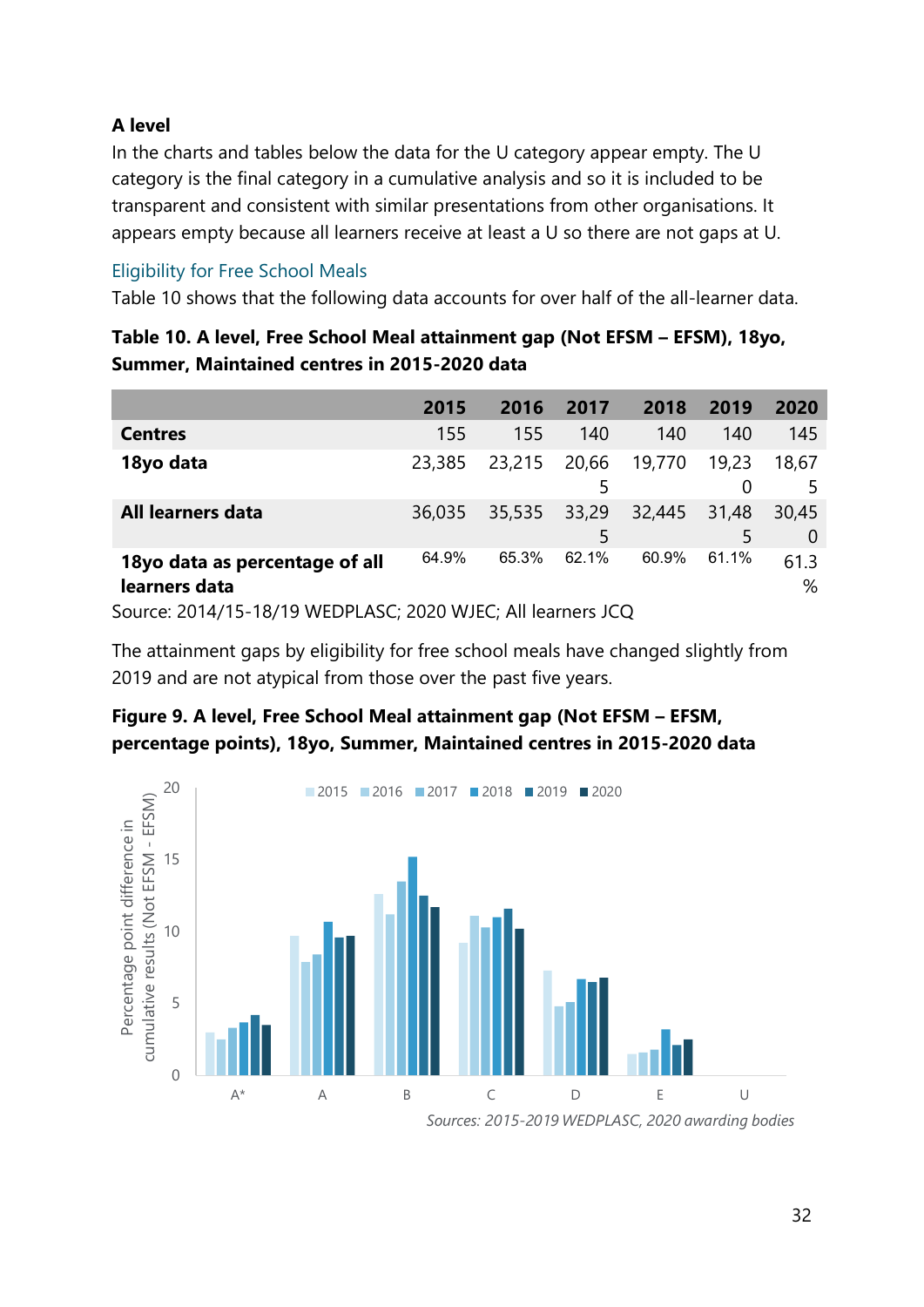| Year | $A^*$ | A    | B    |      | D   | Е   | U       |
|------|-------|------|------|------|-----|-----|---------|
| 2015 | 3.0   | 9.7  | 12.6 | 9.2  | 7.3 | 1.5 | 0.0     |
| 2016 | 2.5   | 7.9  | 11.2 | 11.1 | 4.8 | 1.6 | 0.0     |
| 2017 | 3.3   | 8.4  | 13.5 | 10.3 | 5.1 | 1.8 | 0.0     |
| 2018 | 3.7   | 10.7 | 15.2 | 11.0 | 6.7 | 3.2 | $0.0\,$ |
| 2019 | 4.2   | 9.6  | 12.5 | 11.6 | 6.5 | 2.1 | 0.0     |
| 2020 | 3.5   | 9.7  | 11.7 | 10.2 | 6.8 | 2.5 | $0.0$   |

**Table 11. A level, Free School Meal attainment gap (Not EFSM – EFSM), 18yo, Summer, Maintained centres in 2015-2020 data (percentage points)**

Source: 2014/15-18/19 WEDPLASC; 2020 Awarding Bodies

#### Gender

The attainment gaps by gender have changed slightly from 2019 and are not atypical from those over the past five years.

### **Figure 10. A level, Gender attainment gap (Female – Male, percentage points), 18yo, Summer, Maintained centres in 2015-2020 data**

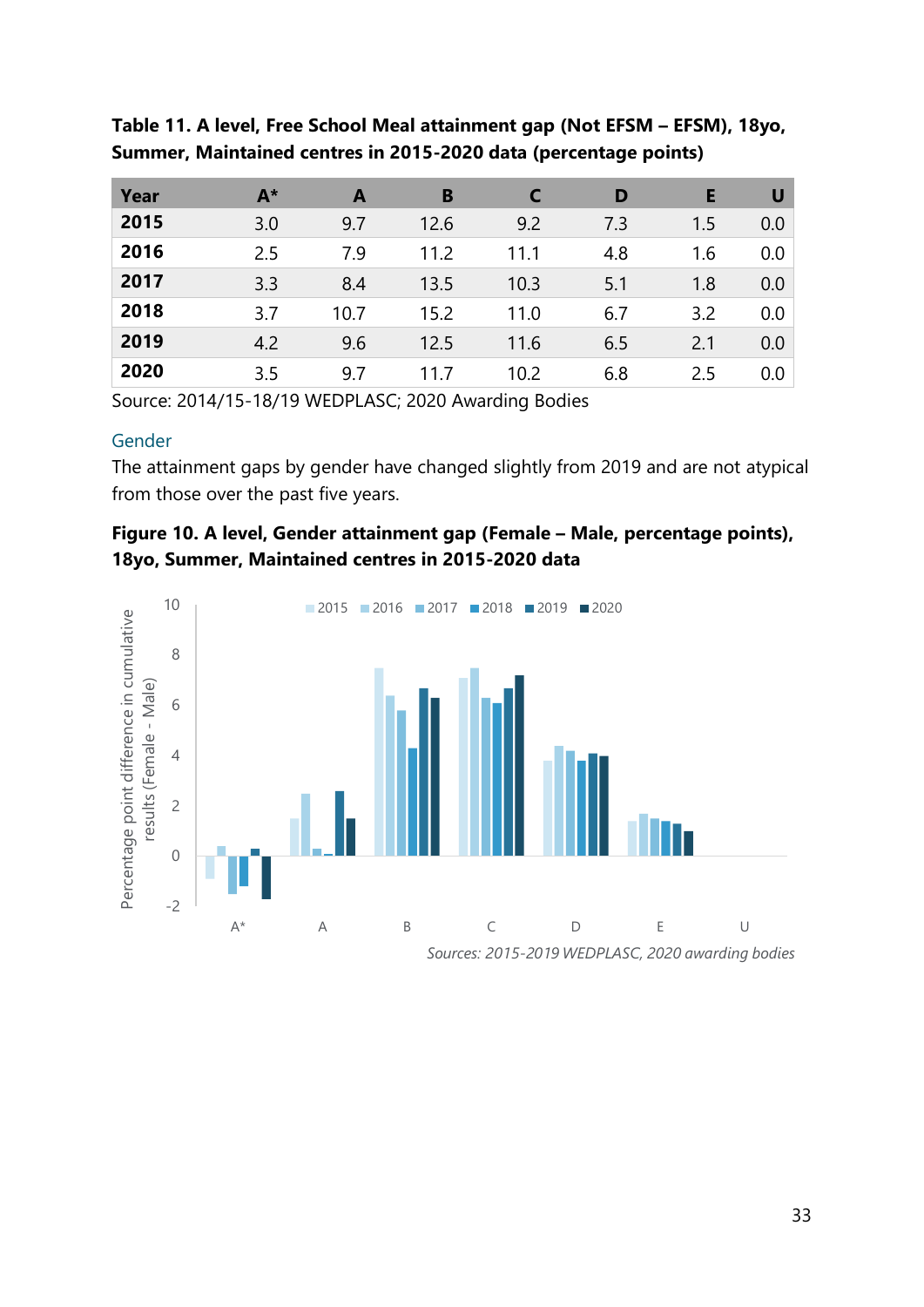| Year | $A^*$  | A   | B   |     | D   | Е   | U                |
|------|--------|-----|-----|-----|-----|-----|------------------|
| 2015 | $-0.9$ | 1.5 | 7.5 | 7.1 | 3.8 | 1.4 | 0.0 <sub>1</sub> |
| 2016 | 0.4    | 2.5 | 6.4 | 7.5 | 4.4 | 1.7 | 0.0 <sub>1</sub> |
| 2017 | $-1.5$ | 0.3 | 5.8 | 6.3 | 4.2 | 1.5 | 0.0 <sub>1</sub> |
| 2018 | $-1.2$ | 0.1 | 4.3 | 6.1 | 3.8 | 1.4 | 0.0              |
| 2019 | 0.3    | 2.6 | 6.7 | 6.7 | 4.1 | 1.3 | $0.0\,$          |
| 2020 | $-1.7$ | 1.5 | 6.3 | 7.2 | 4.0 | 1.0 | 0.0 <sub>1</sub> |

**Table 12. A level, Gender attainment gap (Female - Male), 18yo, Summer, Maintained centres in 2015-2020 data (percentage points)**

Source: 2014/15-18/19 WEDPLASC; 2020 Awarding Bodies

#### Age

Table 13 shows that the following data accounts for over half of the all-learner data.

## **Table 13. A level, Age attainment gap (18yo – Not 18yo), All learners, Summer, Maintained centres in 2015-2020 data**

|                                                       | 2015   | 2016   | 2017       | 2018   | 2019       | 2020              |
|-------------------------------------------------------|--------|--------|------------|--------|------------|-------------------|
| <b>Centres</b>                                        | 155    | 155    | 140        | 140    | 140        | 145               |
| Analysis data                                         | 25,525 | 25,390 | 22,05<br>0 | 21,310 | 20,49<br>5 | 18.93             |
| All learners data                                     | 36,035 | 35,535 | 33,29<br>5 | 32,445 | 31,48<br>5 | 30,45<br>$\Omega$ |
| Analysis data as percentage of                        | 70.8%  | 71.5%  | 66.2       | 65.7%  | 65.1       | 62.2              |
| all learners data                                     |        |        | %          |        | %          | %                 |
| $C_1$ , 2014/15 10/10 WEDDLACC, 2020 WIEC, All L, LCO |        |        |            |        |            |                   |

Source: 2014/15-18/19 WEDPLASC; 2020 WJEC; All learners JCQ

The attainment gaps by age have changed from 2019 and are not atypical from those over the past five years.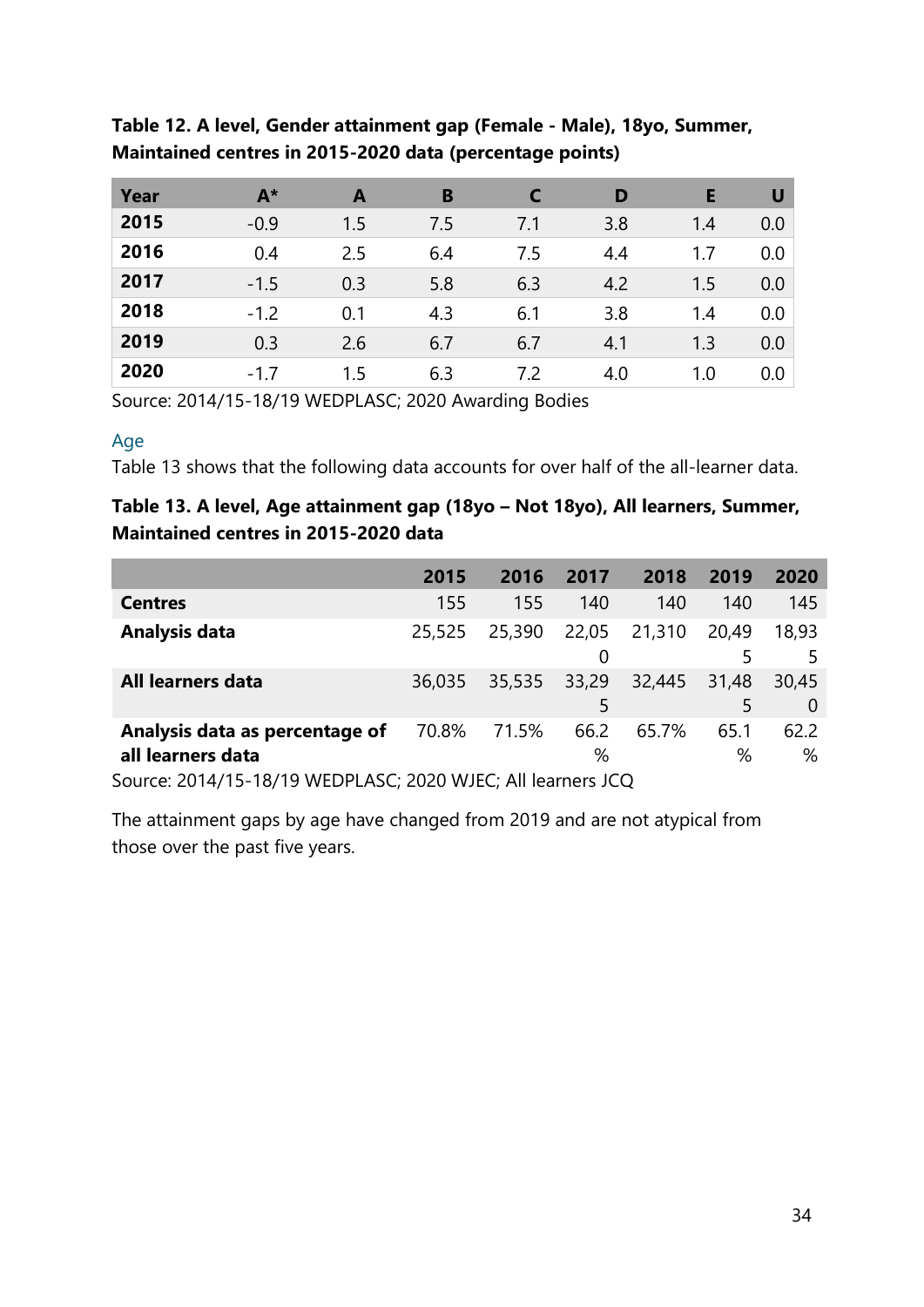

**Figure 11. A level, Age attainment gap (18yo – Not 18yo, percentage points), All learners, Summer, Maintained centres in 2015-2020 data**

**Table 14. A level, Age attainment gap (18yo – Not 18yo), All learners, Summer, Maintained centres in 2015-2020 data (percentage points)**

| Year | $A^*$  | A      | B      |     | D   | Е   | U   |
|------|--------|--------|--------|-----|-----|-----|-----|
| 2015 | 0.4    | 0.6    | 0.8    | 1.4 | 1.0 | 0.3 | 0.0 |
| 2016 | 0.6    | 1.1    | 1.3    | 1.3 | 1.3 | 0.4 | 0.0 |
| 2017 | 1.0    | 1.3    | 1.5    | 0.5 | 0.9 | 0.4 | 0.0 |
| 2018 | $-0.8$ | $-1.2$ | $-0.0$ | 1.0 | 1.0 | 0.6 | 0.0 |
| 2019 | 0.1    | 0.2    | $-0.0$ | 0.1 | 0.5 | 0.6 | 0.0 |
| 2020 | 0.5    | 0.9    | 1.2    | 0.7 | 0.3 | 0.2 | 0.0 |

Source: 2014/15-18/19 WEDPLASC; 2020 Awarding Bodies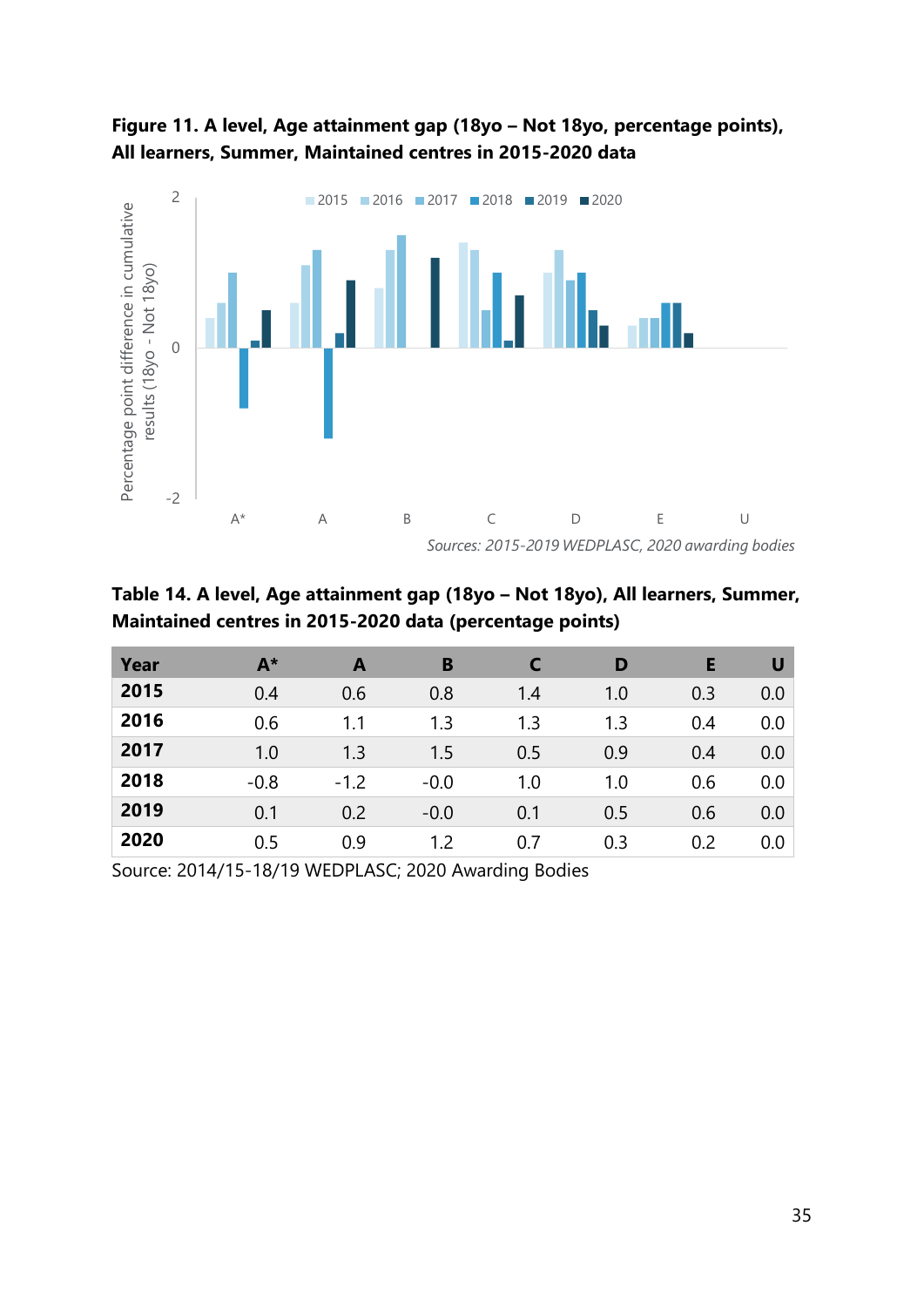# **AS**

In the charts and tables below the data for the U category appear empty. The U category is the final category in a cumulative analysis and so it is included to be transparent and consistent with similar presentations from other organisations. It appears empty because all learners receive at least a U so there are not gaps at U.

### Eligibility for Free School Meals

Table 15 shows that the following data accounts for over half of the all-learner data.

| Table 15. AS, Free School Meal attainment gap (Not EFSM – EFSM), 17yo, |  |
|------------------------------------------------------------------------|--|
| Summer, Maintained centres in 2015-2020 data                           |  |

|                                                 | 2015   | 2016   | 2017       | 2018   | 2019       | 2020        |
|-------------------------------------------------|--------|--------|------------|--------|------------|-------------|
| <b>Centres</b>                                  | 145    | 145    | 135        | 140    | 135        | 145         |
| 17yo data                                       | 29,370 | 25,440 | 23,41<br>5 | 22,605 | 20,62      | 26,35<br>5  |
| All learners data                               | 52,770 | 49,145 | 46,12<br>5 | 42,915 | 39,64<br>5 | 45,43<br>5. |
| 17yo data as percentage of all<br>learners data | 55.7%  | 51.8%  | 50.8%      | 52.7%  | 52.0%      | 58.0<br>%   |
|                                                 |        |        |            |        |            |             |

Source: 201415-18/19 WEDPLASC; 2020 WJEC; All learners JCQ

The eligibility for free school meals attainment gaps have changed slightly from 2019 and are not atypical from those over the past five years.

## **Figure 12. AS, Free School Meal attainment gap (Not EFSM – EFSM, percentage points), 17yo, Summer, Maintained centres in 2015-2020 data**



*Sources: 2015-2019 WEDPLASC, 2020 awarding bodies*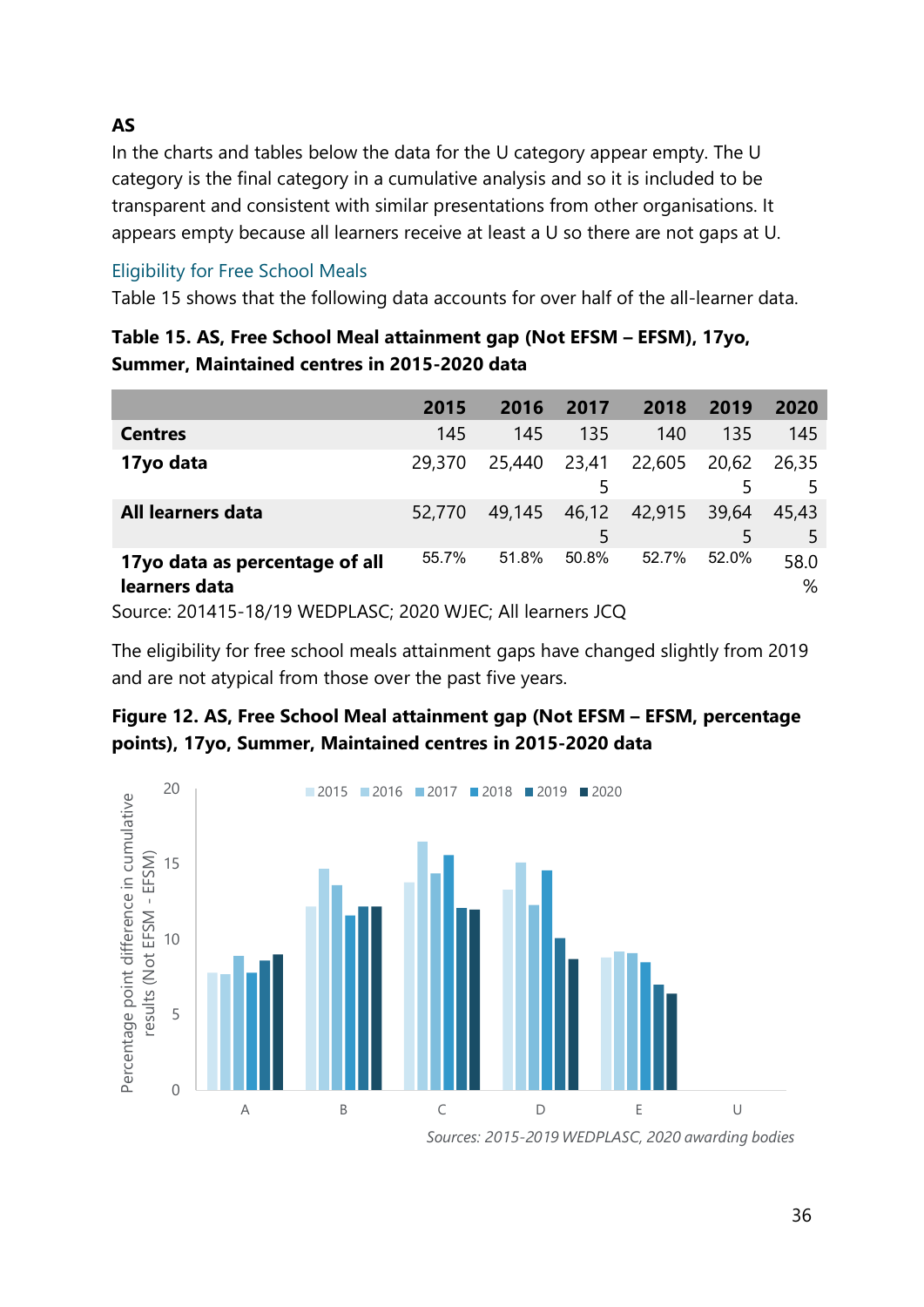| Year | A   | B    | C    | D    | Е   | U   |
|------|-----|------|------|------|-----|-----|
| 2015 | 7.8 | 12.2 | 13.8 | 13.3 | 8.8 | 0.0 |
| 2016 | 7.7 | 14.7 | 16.5 | 15.1 | 9.2 | 0.0 |
| 2017 | 8.9 | 13.6 | 14.4 | 12.3 | 9.1 | 0.0 |
| 2018 | 7.8 | 11.6 | 15.6 | 14.6 | 8.5 | 0.0 |
| 2019 | 8.6 | 12.2 | 12.1 | 10.1 | 7.0 | 0.0 |
| 2020 | 9.0 | 12.2 | 12.0 | 8.7  | 6.4 | 0.0 |

**Table 16. AS, Free School Meal attainment gap (Not EFSM – EFSM), 17yo, Summer, Maintained centres in 2015-2020 data (percentage points)**

Source: 201415-18/19 WEDPLASC; 2020 Awarding Bodies

#### Gender

The gender attainment gaps have changed from 2019 and are not atypical from those over the past five years.

## **Figure 13. AS, Gender attainment gap (Female – Male, percentage points), 17yo, Summer, Maintained centres in 2015-2020 data**

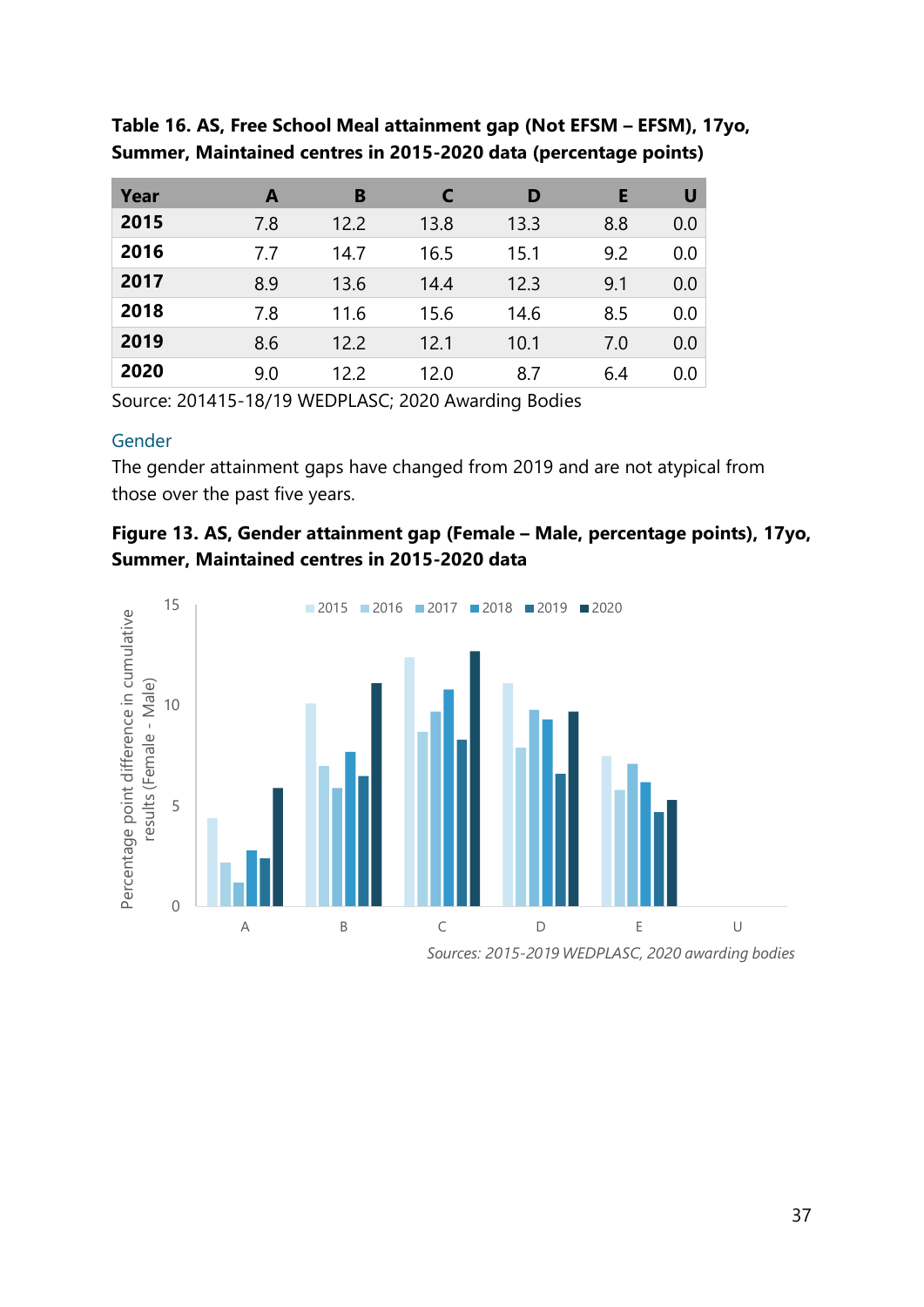| Year | A   | B    | C    | D    | Е   | U   |
|------|-----|------|------|------|-----|-----|
| 2015 | 4.4 | 10.1 | 12.4 | 11.1 | 7.5 | 0.0 |
| 2016 | 2.2 | 7.0  | 8.7  | 7.9  | 5.8 | 0.0 |
| 2017 | 1.2 | 5.9  | 9.7  | 9.8  | 7.1 | 0.0 |
| 2018 | 2.8 | 7.7  | 10.8 | 9.3  | 6.2 | 0.0 |
| 2019 | 2.4 | 6.5  | 8.3  | 6.6  | 4.7 | 0.0 |
| 2020 | 5.9 | 11 1 | 12 7 | 9.7  | 5.3 | 0.0 |

## **Table 17. AS, Gender attainment gap (Female - Male), 17yo, Summer, Maintained centres in 2015-2020 data (percentage points)**

Source: 201415-18/19 WEDPLASC; 2020 Awarding Bodies

#### Age

Table 18 shows that the following data accounts for over half of the all-learner data.

## **Table 18. AS, Age attainment gap (17yo – Not 17yo), All learners, Summer, Maintained centres in 2015-2020 data**

|                                                     | 2015   | 2016   | 2017       | 2018   | 2019       | 2020       |
|-----------------------------------------------------|--------|--------|------------|--------|------------|------------|
| <b>Centres</b>                                      | 155    | 160    | 140        | 140    | 140        | 145        |
| Analysis data                                       | 37,030 | 33,025 | 29,84<br>5 | 28,250 | 25,90<br>0 | 30,73<br>0 |
| All learners data                                   | 52,770 | 49,145 | 46,12<br>5 | 42,915 | 39,64<br>5 | 45.43      |
| Analysis data as percentage of<br>all learners data | 70.2%  | 67.2%  | 64.7%      | 65.8%  | 65.3%      | 67.6<br>%  |

Source: 201415-18/19 WEDPLASC; 2020 WJEC; All learners JCQ

The age attainment gaps have changed from 2019 and are not atypical from those over the past five years.